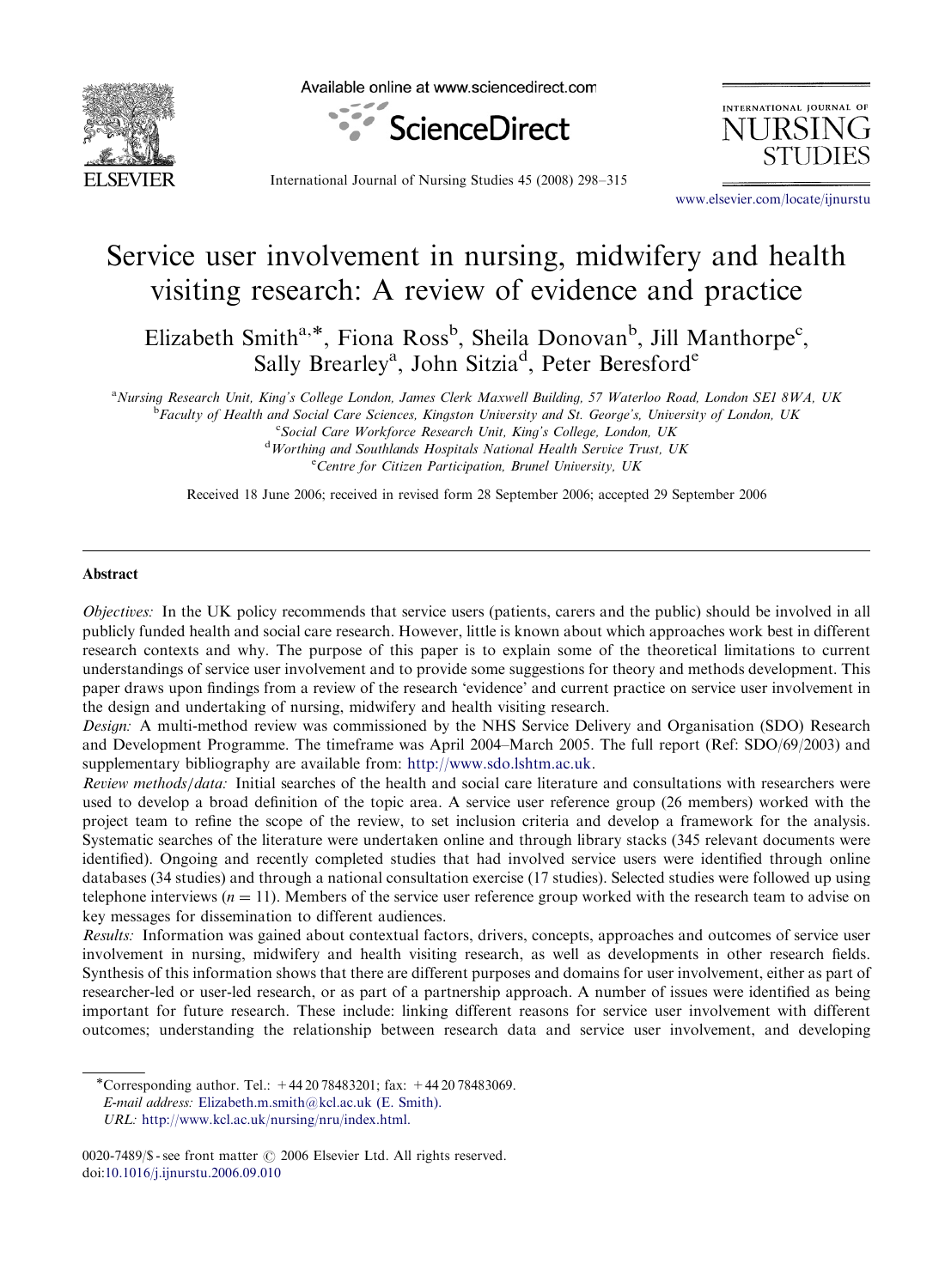conceptualisations of user involvement that are capable of accommodating complex research relationships. Suggestions for the development of practice include: consideration of diversity, communication, ethical issues, working relationships, finances, education and training.

Conclusions: Because research is undertaken for different reasons and in different contexts, it is not possible to say that involving service users will, or should, always be undertaken in the same way to achieve the same benefits. At a research project level uniqueness of purpose is a defining characteristic and strength of service user involvement.  $\odot$  2006 Elsevier Ltd. All rights reserved.

Keywords: Service user involvement; Participative research; Systematic review

#### What is already known about the topic?

- $\bullet$  In the UK policy recommends that service users (patients, carers and the public) should be involved in all publicly funded health and social care research.
- Involving service users as active partners in research processes can help to achieve better quality research, which might lead to better quality health services. However, little is known about which approaches work best in nursing, midwifery or health visiting research contexts or under what circumstances successful outcomes can be achieved.

#### What this paper adds

- This paper provides an analytical account of service user involvement in the design and undertaking of nursing, midwifery and health visiting research in the UK.
- The paper suggests ways for researchers and research organisations to develop their capacity to work with service users. Important issues to consider are diversity, communication, ethics, working relationships, finances, education and training.

#### 1. Introduction

Nursing, midwifery and health visiting research seeks to build knowledge to inform clinical, managerial and educational practice and promote community health. It looks at the activities nurses, midwives and health visitors undertake across all of these areas. There is a strong tradition of such research at community level, and this has contributed to the current evidence base on patient-centred services [\(Department of Health \(DH\),](#page-15-0) [2004, 2005](#page-15-0)). Studies have used different methods to give service users (patients, carers and the public) opportunities to share their opinions; for example using focus groups, health diaries or storytelling. However, service user involvement in research means more than people being the subjects of research. Service users can also be

involved in, or take responsibility for, planning research, undertaking research or evaluating research. In the United Kingdom (UK) policy recommends involving service users in these ways to achieve better quality research ([Department of Health \(DH\), 2001a](#page-15-0)), which might lead to better quality health services [\(Department](#page-15-0) [of Health \(DH\), 2000\)](#page-15-0).

Although issues of service user involvement are not specific to the UK, terminology, policy and health systems significantly influence how user involvement is constructed and perceived. There is still much to learn about the meaning and practice of user involvement internationally but this is not possible in this paper. This is not to suggest that the issues this paper raises will not be of interest or relevance to an international audience.

In the UK context, the focus on service user involvement in nursing, midwifery and health visiting research is in line with a broader policy agenda for involvement in health and social care [\(Department of](#page-15-0) [Health \(DH\), 2001b](#page-15-0)). Previous reviews have brought new understanding about service user involvement in the planning and development of health care ([Crawford](#page-15-0) [et al., 2002\)](#page-15-0), delivery and evaluation of mental health services ([Simpson and House, 2002](#page-17-0)), change management [\(Crawford et al., 2003\)](#page-15-0) and health research ([Baxter](#page-15-0) [et al., 2001](#page-15-0); [Boote et al., 2002\)](#page-15-0). Some work has been done to review user involvement in user-focused research ([Alabaster et al., 2000](#page-15-0)). There is still much to learn about what user involvement in research is, which approaches work best, when and why.

The language of 'service user involvement' suggests a situation in which service users are invited to participate in the research process. However there is a growing emphasis on research that is led by service users, in which they develop, take responsibility for and drive a project [\(Turner and Beresford, 2005\)](#page-17-0). Although service user involvement should not be perceived as a wholly researcher-led activity, it is this form of user involvement that is the main concern of this paper. There are also important issues about service user involvement in research priority setting and commissioning structures, research ethics committees, and in the implementation of research findings, which are not covered here.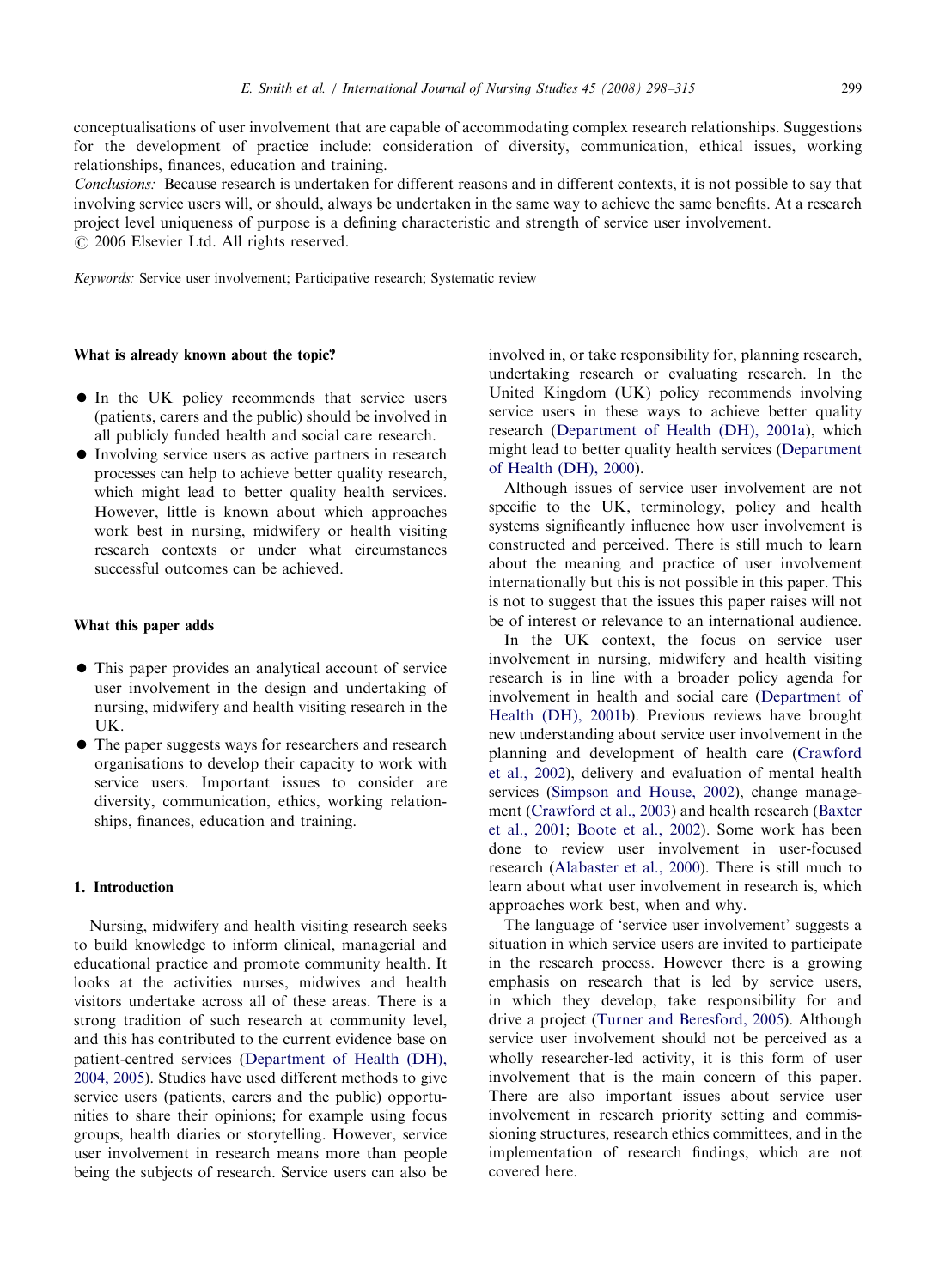#### 2. About the study

The aim of the study was to inform the NHS Service Delivery and Organisation (SDO) Research and Development Programme about the theory and evidence on service user involvement in the design and undertaking of nursing, midwifery and health visiting research. The team that undertook the work came from a range of academic and NHS research backgrounds; including nursing, mental health, social work, social policy and public involvement. Our different perspectives were helpful for making links to other research fields and involvement contexts. Team members' personal experiences of service use and caring responsibilities were also important to the study. An experienced service user representative was part of the core team and chaired a service user reference group specifically set up for the duration of the study (described below).

Because the topic area was complex and developmental we chose to use a multi-method approach to explore different aspects, perspectives and issues. The overview presented in [Fig. 1](#page-3-0) shows different stages of the methods and gives an indication of their iterative nature. For example, an initial search of the literature was undertaken to identify issues for discussion at a service user reference group meeting. This then informed the definition of inclusion criteria and key search terms for full systematic searches of the literature (summarised in Appendix A).

A consultation exercise was undertaken with professionals and research groups using a web-based questionnaire, disseminated through 30 national email networks and promoted through professional and research networks. The consultation identified 17 studies that were relevant to the review. Telephone interviews were used to gain detailed information about 11 of these. More information about the consultation methods and summaries of each study can be found in the full report [\(Smith et al., 2005a](#page-17-0)).

In line with the topic of the review, service users were involved to inform the scope of the review, support the identification of appropriate literature and ongoing studies, reflect on the evidence, and advise on outputs/ dissemination. We brought together a service user reference group of 26 service users for this purpose, aiming for a diversity of members to reflect the broad range of activities that nurses, midwives and health visitors undertake, and the different client/patient/ service user groups they work with. There is not space in this paper to provide details of the recruitment process, representation issues or dilemmas of this process. Details of these can be found in the final report.

# 3. The scope of the review

The project team aimed to work with members of the service user reference group to make decisions about the scope of the review and to set inclusion criteria. Before we could do this we needed to develop a broad definition of what we meant by 'service user involvement in nursing, midwifery and health visiting research'. We developed a series of working definitions (see appendix of the full report), using initial sweeps of the literature and consulting with researchers working in the area. From this broad definition of the topic area it was possible to make the following decisions about scope in discussion with members of the service user reference group.

- (i) We chose to use the Department of Health definition of a 'service user': any person who has, is, or may access NHS or independent sector health services in the UK ([Department of Health \(DH\),](#page-15-0) [1999\)](#page-15-0). However, we aimed to be sensitive to different terms and concepts in policy, professional and lay discourses (for example consumer, lay person, patient; as discussed by [Boote et al.,](#page-15-0) [2002\)](#page-15-0), and to acknowledge that, for different and complex reasons, some people might not see themselves as service users or may never actually use, or be able to access a health service [\(Beresford,](#page-15-0) [2005\)](#page-15-0).
- (ii) Although we were interested in making international comparisons it was not feasible to do this in a systematic way. The review timeframe did not allow us to explore different meanings of the topic in other cultural and health care contexts. We decided to focus on finding information relating to health, medical and social research in the UK, but not to exclude information from other countries if it provided insights that could be applied to the UK.
- (iii) We defined 'nursing, midwifery and health visiting' (NM&HV) according to the professional groups that these terms are associated with in the literature. These were: midwives, nurses, health visitors, district nurses, school nurses, practice nurses, mental health nurses, nurses for people with learning disabilities, occupational health nurses, students within these professions, agency and temporary nursing staff, and health care assistants. We perceived NM&HV to include staff working across all grades and within all specialities; those working within the NHS and local authorities, including Care Trusts and Childrens' Trusts, and within the education, independent and voluntary sectors. We chose to broadly define 'NM&HV research' according to the professional activity being studied rather than the professional group undertaking the research. This is because not all NM&HV research is carried out by nurses, midwives or health visitors and nurse researchers may be involved in research that is not specifically about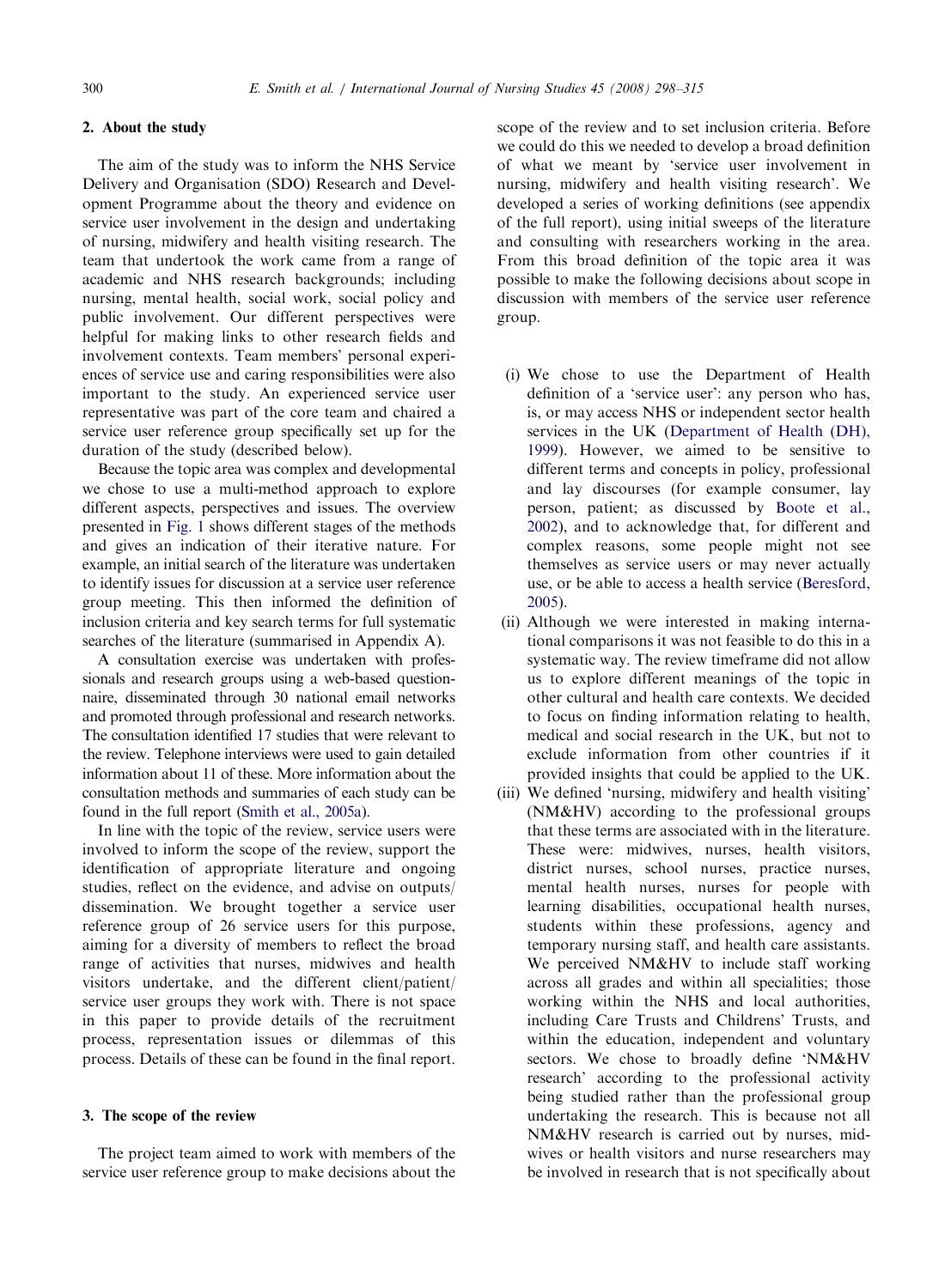<span id="page-3-0"></span>

Fig. 1. Overview of the multi-method approach.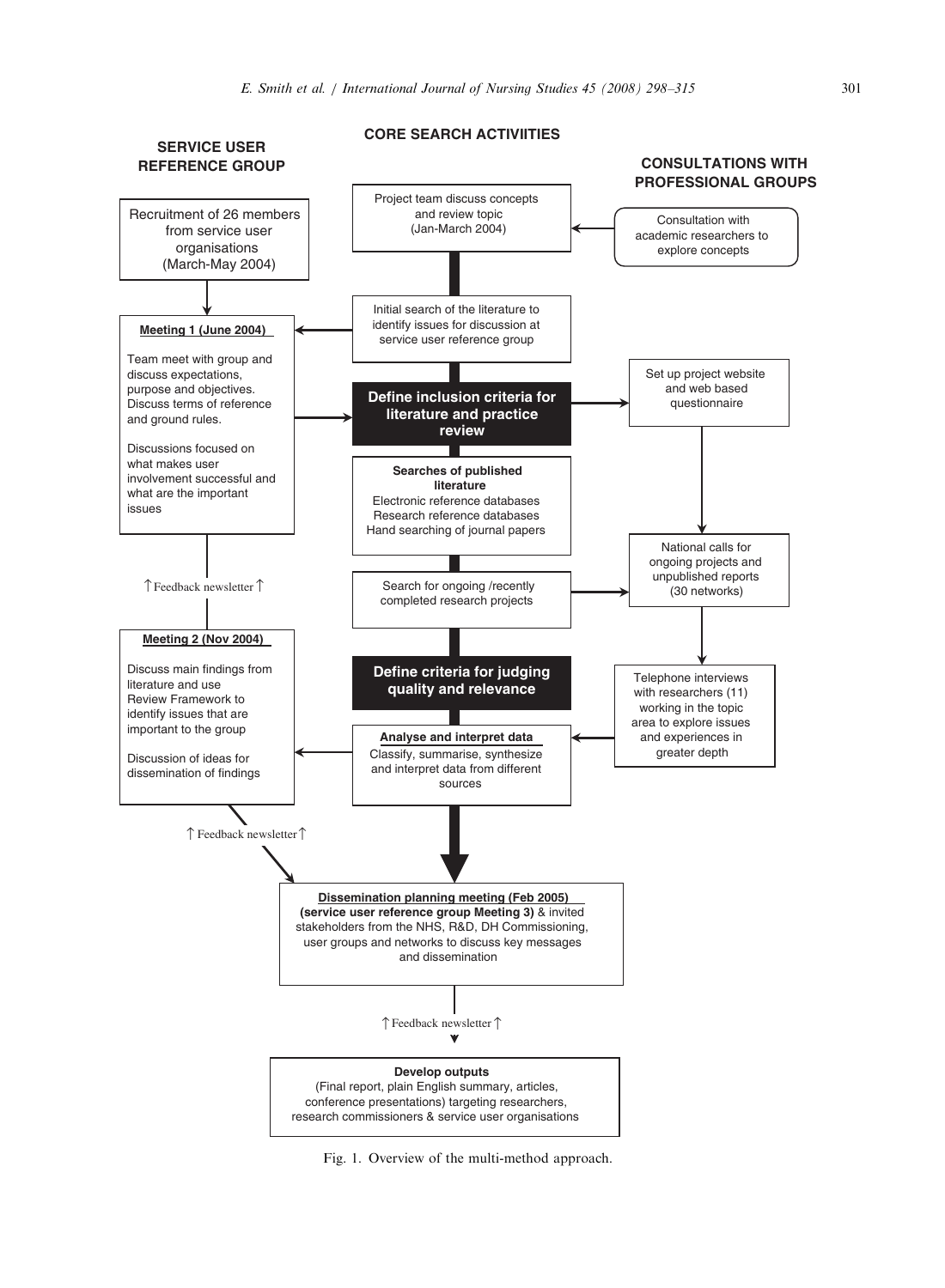these professional groups. We perceived NM&HV activities to encompass provision of care, treatment, investigations, support, health promotion, public health and working for health in communities. We also included research about areas of joint working at the interface of health and social care.

- (iv) We attempted to demarcate theoretical boundaries between service user involvement in research and other types of involvement activities, such as the involvement of service users in their own care or the delivery of care for a relative, or involvement in educational interventions. We took 'involvement in research' to include:
	- $\circ$  funded or unfunded research projects, including programmes of work, postgraduate or doctoral research;
	- $\circ$  time-limited one-off involvement interactions between researchers and service users as well as ongoing relationships;
	- $\circ$  work described as 'community development' where this had directly involved or concerned nursing, midwifery or health visiting services;
	- $\circ$  the systematic development of nursing, midwifery or health visiting services as the result of research, but not other broader types of service development;
	- $\circ$  processes of evaluation; such as the evaluation of service delivery initiatives, research or educational interventions;
	- $\circ$  research about the design or evaluation of nurse. midwife or health visitor education or training.
- (v) We recognised that there were important related issues about service user involvement in research priority setting, research commissioning and tendering, and within ethical and scientific review bodies. However it was only possible to focus on such issues where they specifically related to service user involvement in research.

#### 4. Synthesis and analysis

We have described our approach to using different methods to analyse and synthesise information from a wide range of sources as a multi-method review. Previously, researchers have developed different methods for synthesising information from diverse sources. We specifically looked at the work of [Britten et al. \(2002\)](#page-15-0) and [Greenhalgh et al. \(2004\).](#page-16-0) Although these approaches guided our thinking they did not always seem to fit the purpose of what we were trying to achieve. A review of issues in methodological research ([Lilford et](#page-16-0) [al., 2001\)](#page-16-0) provided perspectives from researchers and commissioners that we could relate to. We did not perceive the views of the service user reference group to be data in the review. Their views informed the process, helped us to identify priority issues and provided a commentary to the findings in the final report. We would be oversimplifying the relationship between the project team and the service user reference group if we were to define it according to current conceptualisations of user involvement (discussed later in this paper).

The analysis aimed to identify the most relevant issues, points of interest, insights and ideas about the topic, with a view to informing future development of service user involvement in NM&HV research. One member of the service user reference group described this as putting a jigsaw puzzle of issues together. A Review Framework (Appendix B) was essential to this process. It was drafted from an initial trawl of the literature and refined several times as a result of discussions with the service user reference group (see full report for details, [Smith et al., 2005a](#page-17-0)). We adopted a broadly structured approach to extract information from source documents (using a Review Tool which corresponded with the Review Framework, Appendix C). We wanted to pursue themes within and across different source documents, so for each document we identified key sections of the text and allocated codes to these. Three researchers independently reviewed abstracts of a sample of papers  $(n = 50)$  to check for consistency of judgements about inclusion and the application of code categories ( $n = 6$ ). We used reference management software (Endnote version 9) and developed literature tables in Microsoft Word to comment on each document, note key passages, and to describe the type and source of the information (in terms of opinion, policy, research based, or systematic review findings). Because the majority of documents was discursive or comprised accounts of qualitative research it was not appropriate to apply methodological weighting criteria as is often used in the appraisal of quantitative studies.

#### 5. The nature of the data

Searches of health and social care electronic databases (listed in Appendix A) identified 2132 publications of which 345 were judged to be relevant based on their titles/abstracts. An annotated bibliography of all documents included in the review is available online as a supplement to the full report [\(http://www.sdo.lshtm.ac.](http://www.sdo.lshtm.ac.uk) [uk](http://www.sdo.lshtm.ac.uk)). Library searches for books and chapters revealed a further 25 documents, most of which were only partially relevant to the topic area and to the scope of the review. A search of the INVOLVE ([www.invo.org.uk\)](http://www.invo.org.uk) online database using the terms nursing/midwifery identified 11 relevant projects. These were predominantly about service users' views of service provision, for example nurse prescribing in mental health services, residential care for people with dementia, and mental health needs of children and young people. Other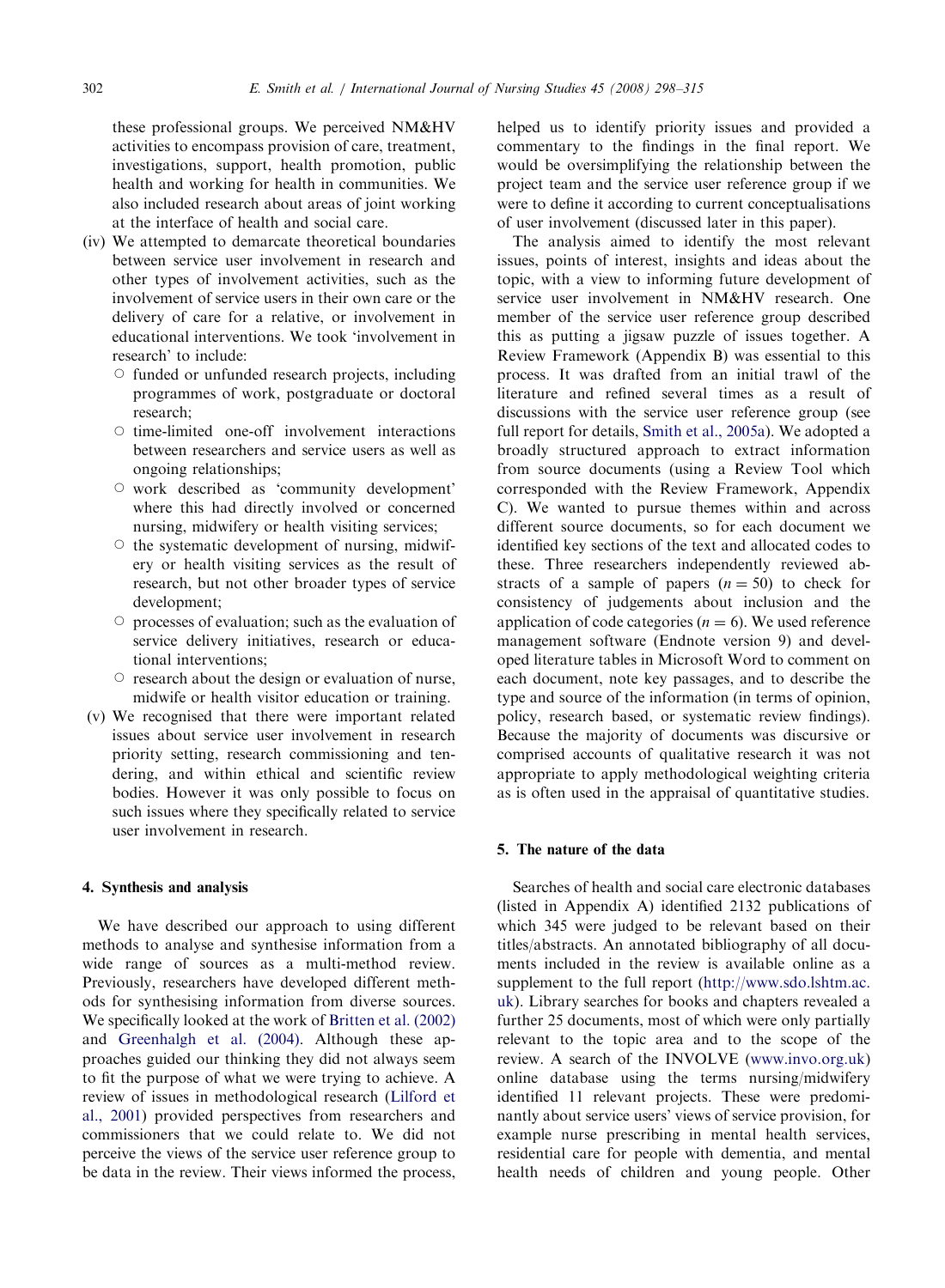projects were evaluations of professional practice (antenatal care), new specialist nursing roles (multiple sclerosis inquiry), multidisciplinary education, and drug effectiveness (Parkinson's disease). A search of the online National Research Register using the terms nursing/midwifery and user involvement identified 23 completed studies. These involved service users in the development of nurse-led services (cancer care, community mental health, children and young people with a long term illness or physical disability); developing information or guidance for professionals and service users; or establishing processes of shared-decision making, such as user directed assessments among older people. The national email calls identified a further 33 studies of which 17 were relevant to the review. Eleven of these were followed up with telephone interviews to gain information about the rationale, approach, challenges, and impact of user involvement at a project level.

#### 6. What is known about service user involvement in NM&HV research

The study shows how service user involvement in nursing, midwifery and health visiting research can be conceptualised. It also shows how nursing, midwifery and health visiting research has contributed to different theories and approaches to involving service users and suggests ways of involving service users in the broad ranging contexts of nursing, midwifery and health visiting research. In this paper it is only possible to look at some of the key contextual factors, issues and challenges for the development of service user involvement in NM&HV research.

# 7. Contextual factors

Service user involvement in research has been influenced by a complex interplay of social and political ideas and movements. Other authors have described these factors so we will only provide a brief overview here and direct the reader to key publications.

(i) Consumerism and participation: From the 1980s ideas about consumerism in UK health services have been driven by attempts to meet increasing demands on health services ([Segal, 1998](#page-17-0)). Consumerism has generally been interpreted as patients having more choice about how their care is provided and service providers being more responsive to these choices [\(Almond, 2001\)](#page-15-0). Consumerism has stimulated service-wide, strategies of participation and community involvement ([Croft and](#page-15-0) [Beresford, 1996](#page-15-0); [Higgins, 1993\)](#page-16-0). These forms of involvement have been described as being top-down and managerially led ([Beresford, 2003](#page-15-0)).

- (ii) Changes in patient–professional relations: Changes in professional working at the clinical level indicate a widespread move to involve people in decisions about their own health. Shifts in health care towards protection and promotion of health and prevention of illness further encourage self-knowledge and responsibility ([Kuss et al., 1997](#page-16-0)). Concepts such as 'patient-centred care' and 'patient participation' have become commonplace in professional literature ([Coulter, 1999](#page-15-0)). Nursing, midwifery and health visiting research has contributed to the evidence base for improved communication and patient decision-making in clinical care and to the development of patient-centred services ([Cody, 2003](#page-15-0)).
- (iii) Growing public concern and expectations about research: The literature also tells a story about the changing relationship between the public and research communities. It documents the work of Sir Iain Chalmers to advocate lay involvement in research ([Chalmers, 1995\)](#page-15-0), high profile inquiries into incidents in research and clinical practice ([The](#page-17-0) [Bristol Royal Infirmary Inquiry Final Report, 2001](#page-17-0); [Department of Health \(DH\), 2001c](#page-15-0)) and the development of the Research Governance Framework for Health and Social Care ([DH, 2001a](#page-15-0)). There have also been associated movements to involve service users in processes of research commissioning and to identify priorities for research [\(Oliver, 1999](#page-17-0); [Oliver et al., 2001;](#page-17-0) [O'Donnell](#page-17-0) [and Entwistle, 2004;](#page-17-0) [Smith et al., 2005b\)](#page-17-0). There are also broader trends across scientific disciplines to engage public interest and build public understanding ([Michael, 2002\)](#page-16-0).
- (iv) Changes in the way research is undertaken: In some fields of health research there are long traditions of user-led movements and user-controlled research (see [Beresford, 2005;](#page-15-0) [Mercer, 2002;](#page-16-0) [Oliver, 1999](#page-17-0)). These forms of research have been important for raising questions about the social relations of research production, as discussed by [Baxter et al.](#page-15-0) [\(2001\).](#page-15-0) In NM&HV research there is a strong tradition of community-focused research, such as in community health development ([Chalmers and](#page-15-0) [Bramadat, 1996\)](#page-15-0). Linked to community development is the concept of practice development, which has been described as having an ambiguous position in relation to both clinical practice and research ([Clarke and Procter, 1999\)](#page-15-0), but having a potentially 'transforming power' on practice [\(Stainton et al.,](#page-17-0) [1998\)](#page-17-0). In these contexts participative research methods have been developed to give patients and members of the public a more active role in a wide range of community and practice development activities.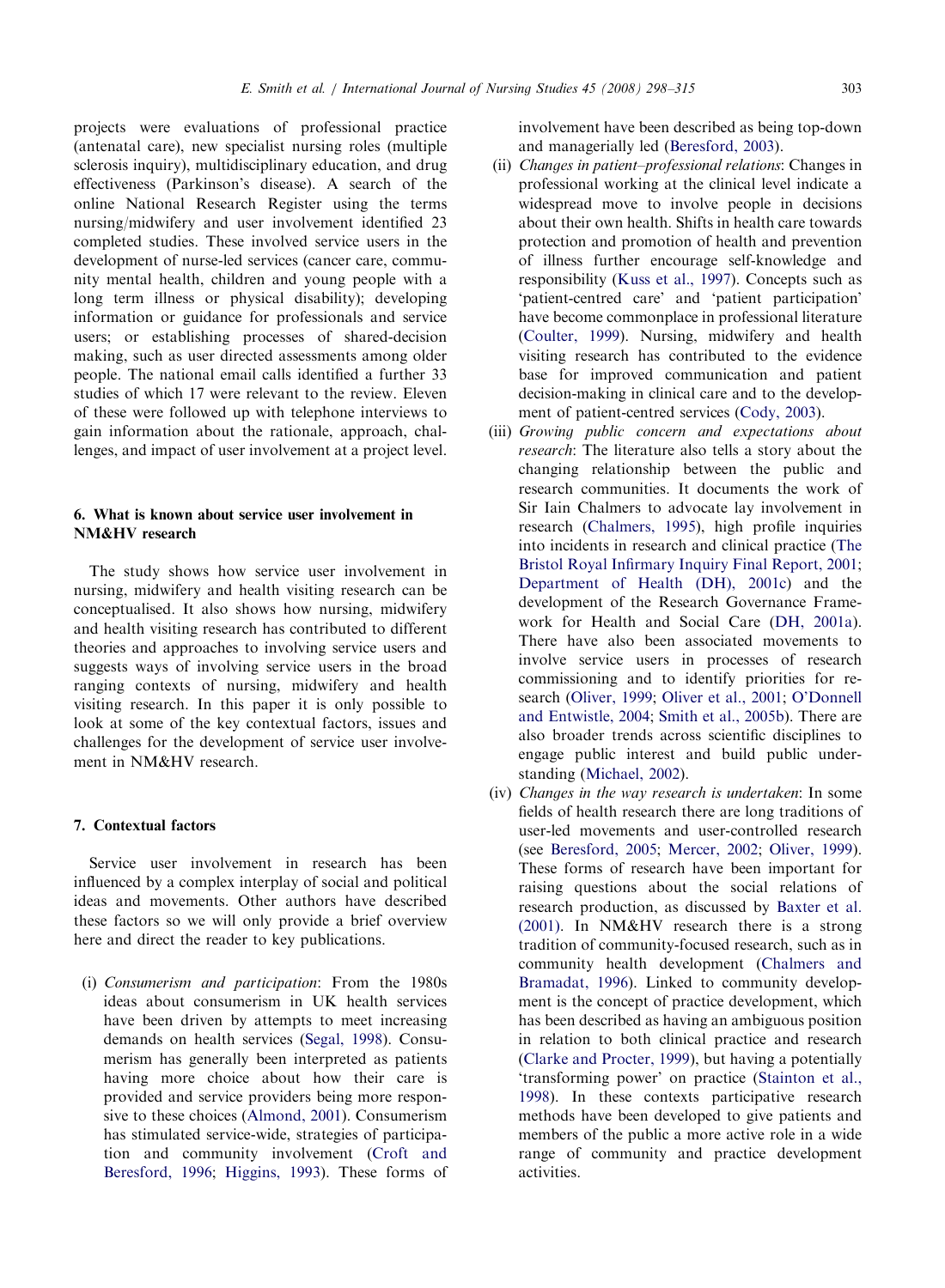#### 8. Conceptualisations and approaches

Service user involvement in research has been conceptualised as a hierarchy and as a continuum. The most frequently cited model in the research literature is [Arnstein's \(1969\)](#page-15-0) ladder of citizen participation. This was developed to represent different levels of control the poor had over decision-making processes in the US. A hierarchical relationship between concepts of patient involvement, participation and partnership has also been perceived in relation to nursing practice [\(Cahill,](#page-15-0) [1996](#page-15-0)). In health research, hierarchical levels of consumer involvement—from consultation, through to collaboration, and consumer control—have been described by [Boote et al. \(2002\).](#page-15-0) Within such hierarchical models, consultation has tended to be perceived as a low level of involvement. This is because the researcher/professional maintains control of the overall agenda [\(Rodgers, 1994](#page-17-0)). In contrast, user-led or consumer-controlled research has been perceived as being at the opposite end of an involvement continuum ([Matrice and Brown, 1992](#page-16-0)).

Some researchers have interpreted an involvement hierarchy/continuum as corresponding with progressive levels of power and empowerment (for example, [Barnes](#page-15-0) [and Walker, 1996](#page-15-0); [Poulton, 1999](#page-17-0)). The concept of empowerment is familiar to nursing practice, nurse education and health promotion, where it has been described as a partnership in decision-making and as freedom to make choices and accept responsibility [\(Rodwell, 1996](#page-17-0)). In the provision of nursing services a participation continuum, has been used to relate the concepts of user involvement in decision-making to consumerist and democratic concepts of involvement [\(Hickey and Kipping, 1998](#page-16-0)). There is a recognised need to conceptualise involvement according to whether or not empowerment is an explicit aim of the research [\(Beresford, 2005](#page-15-0)). We will revisit issues about empowerment in Section 9.

Alternative classifications of involvement have positioned service users according to their possible contributions to the research process ([Dixon et al., 1999](#page-15-0)) and in relation to different stages of the research process [\(Hanley et al., 2000\)](#page-16-0).

We found that few accounts of NM&HV studies specifically provided a rationale at a theoretical level about why particular individuals were being involved. The wider literature shows that many concerns have been raised about representation in user involvement. In relation to health research, particular issues have been identified by [Baxter et al. \(2001, p.75\)](#page-15-0) to do with the under-representation of marginalised groups, people's motives for wanting to be involved, and different meanings associated with the term 'community'. [Boote](#page-15-0) [et al. \(2002\)](#page-15-0) identify further issues, including: different service users' viewpoints may not be in consensus, healthy people may not be represented, and concerns that the more an individual is involved the more they become 'professionalised' and less representative. In disability research, [Beresford and Campbell \(1994\)](#page-15-0) argue that issues of representativeness have been used to devalue and exclude particular groups of people. [Barnes](#page-15-0) [\(1997\)](#page-15-0) provides a useful perspective of representation, making distinctions between whether participants are democratically elected individuals that represent the view of their electors, or a representative sample selected using statistical methods to represent the characteristics of a population, or individuals who are considered to be typical of others, or to have shared similar experiences.

This review found detailed accounts of different approaches to service user involvement in the NM&HV literature. These often made reference to concepts of involvement but they tended to be more focused on methodological development. Examples included setting up a service user advisory group in diabetes care ([Rhodes et al., 2001](#page-17-0)), involving older people as research advisors in a project about falls [\(Ross et al., 2005](#page-17-0)), and creating user groups in midwifery [\(Wray, 2003\)](#page-17-0). Other studies have focused on access or communication issues for particular groups of people in research. For example, ways of involving people with learning disabilities or intellectual disability [\(Kiernan, 1999;](#page-16-0) [Cambridge and](#page-15-0) [Forrester-Jones, 2003\)](#page-15-0), people with advanced HIV infection ([Yates et al., 1997](#page-17-0)), and people near the end of life ([Agrawal, 2003\)](#page-15-0) or receiving palliative care ([Karim, 2000\)](#page-16-0). Taken together these studies show that service users might be involved for different reasons at different stages and that research methods and approaches need to be tailored to suit different research questions and different groups of service users. The findings show that current conceptualisations of service user involvement as a hierarchy/continuum are limited. They do not reflect that involvement might be going on simultaneously at multiple levels of decision-making (for example, a service user is undertaking part of the research and there is also a service user advisory group), shift between levels (for example, service users have more involvement in a particular aspect of the study than in another), or graduate from one level to another (for example, service users contribute to more important decisions as the study progresses, or vice versa).

A further area of conceptual weakness is what is considered 'research data' in a study and what is 'service user involvement'. Traditionally, as the subjects of research, service users have provided views and experiences about health and illness [\(Entwistle et al., 1998](#page-16-0)). Through the process of research, and generally under the control of professionals, this information has been transformed to produce knowledge bases, generate indicators of health and quality of life ([Edwards et al.,](#page-16-0) [2003](#page-16-0)), or to predict health choices [\(Glasby and Little](#page-16-0)[child, 2001](#page-16-0)). Mainstream interest in service user involvement emphasises feeding lay knowledge and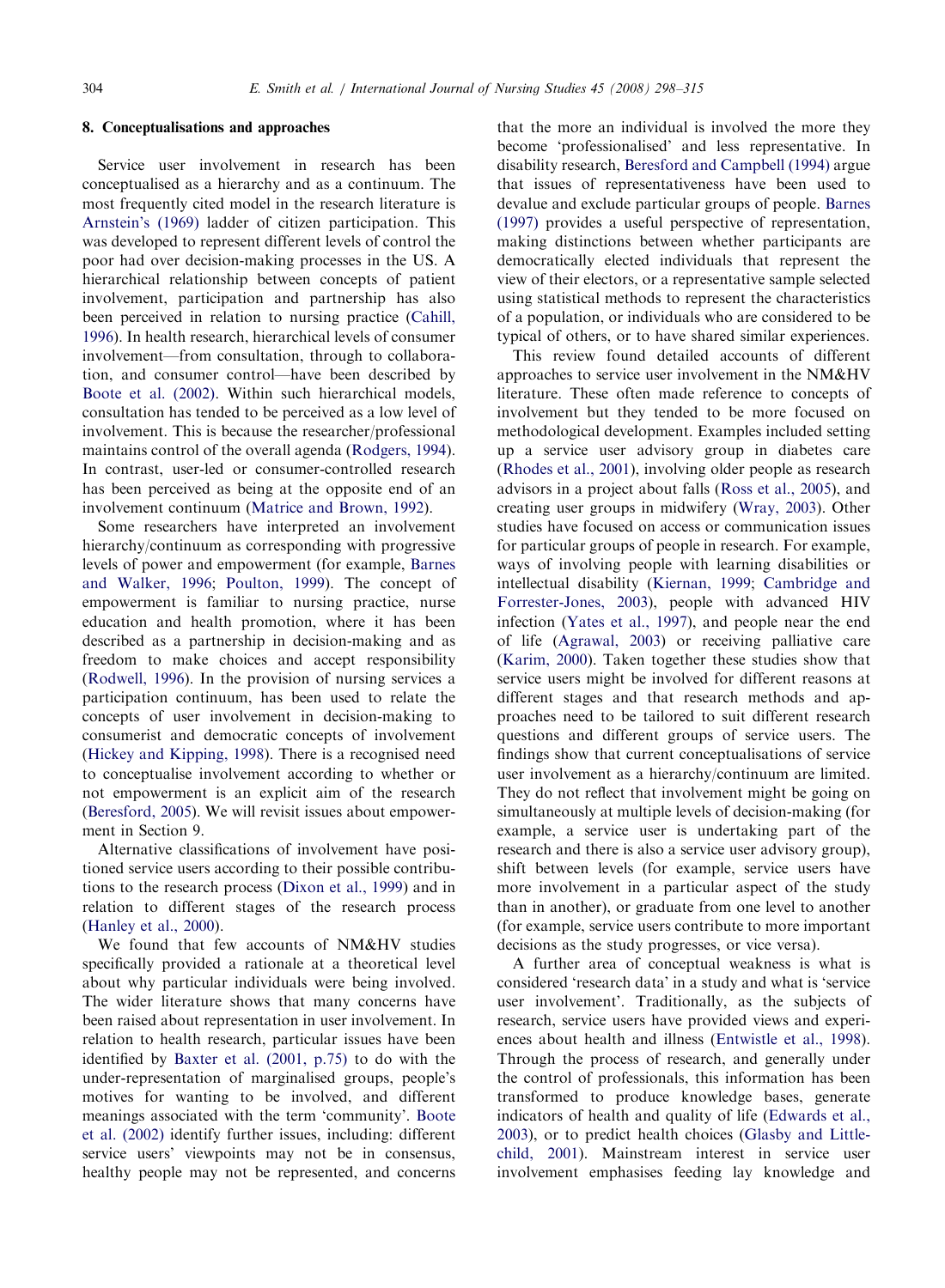experiences into existing research structures and paradigms [\(Beresford, 2002\)](#page-15-0). We have found that at a project level service user involvement challenges established ideas about the construction of evidence. Information from NM&HV studies reveals an imprecise and undefined boundary between what can be judged to be data in a project and a decision about the research. It may be that at a project level service users broadly influence which types of knowledge are fed into the research and when. This could be perceived as an epistemological shift between service users being providers of knowledge and service users defining what knowledge is (which information is important). Researchers who perceived this difference valued the interplay between the expression of service user views through the research data and the input of service user knowledge in decision-making.

## 9. Outcomes of involvement

The research literature shows that involving service users in different aspects of the research process is widely thought to be valuable. Yet, without understanding the particular reasons why service users were involved it is difficult to make any judgements about the nature of the outcomes that were achieved.

We found that few published NM&HV studies had a clear rationale or objectives for involving service users. Often, reasons for involvement were described in very general terms. Previous research shows that when a rationale is presented it may not reflect researchers' actual motivations for involving service users ([Alabaster](#page-15-0) [et al., 2000\)](#page-15-0). This could be explained in two ways: researchers believe that their actual motivations will be unacceptable; or that their motivations are difficult to articulate because they are uncertain, changing or complex.

At one level, fulfilling a policy requirement or a condition of research funding for service user involvement might be considered to be an outcome in itself. Although it may be that these requirements provide an initial stimulus for involvement, involving people for these reasons alone has been perceived as being tokenistic [\(Boote et al., 2002\)](#page-15-0). This means that researchers are unlikely to state that service users were involved solely because policy recommended it or because it was a condition of research funding.

User involvement may be seen as a way of ensuring that research is more relevant to the groups that it intends to inform, or more appropriate to the communities it intends to serve. However, at a project level it is difficult to show whether either of these aims have been achieved because it is not possible to know what the outcomes of the research might have been without the involvement of service users.

Irrespective of whether relevance to society can be demonstrated, there is a moral argument that service users should have a voice in research which may have an impact on their health status ([Boote et al., 2002\)](#page-15-0). From the community development literature, there is clearer evidence that involving service users can help to ensure that research processes or methods are acceptable to participants. For example, service user involvement can enable a research project to be conducted in a way that is sensitive to different cultures or beliefs of participants ([Meyer et al., 2003\)](#page-16-0).

In clinical research, participants have been asked to provide information about the experience of being involved in such studies, for example in cancer care ([Donovan et al., 2002](#page-15-0); [Thornton et al., 2003](#page-17-0)) and angina management [\(Dougherty et al., 1999\)](#page-15-0). Although these activities can mean that service users help to improve the experience of participating in research, participants may have little say about the design or conduct of the research itself ([Hanley et al., 2001](#page-16-0)). In other forms of research participants' experiences of being involved in the research have been used to improve research processes, for example in community mental health research projects (e.g. [Reeve et al., 2002;](#page-17-0) [Ramon, 2000](#page-17-0)).

Involving service users earlier, at the research design stage, can help to identify or develop approaches that suit a particular research context, and participants in the research ([Gray et al., 2000\)](#page-16-0). However in the interviews we conducted, researchers reported difficulties with involving service users in writing proposals because of not wanting to raise service users' expectations that the research would be funded, or not having the time or resources to do this. There is also an unresolved research governance issue about whether or not it is acceptable to involve service users before ethical approval has been obtained. Previous research findings indicate that involvement at this stage can help to identify potential ethical issues before they arise ([Entwistle et al., 2002\)](#page-16-0).

In researcher-led studies, service users have been involved in developing and piloting data collection tools, designing questionnaires and deciding how data will be collected. In questionnaire design this can help to validate the questionnaire in terms of the language being used, the appropriateness of the questions being asked and the method of collection, leading to improved response rates [\(Nicolson et al., 2001](#page-16-0)). An interesting aspect of outcomes is where service users have defined which outcomes research should measure. For example, in a research project about wound care, patients were involved in developing assessment practices for patientcentred treatment goals. This highlighted differences between professional and patient views of quality of care and quality of life that were fed back into the design of assessment practices [\(Browne et al., 2004\)](#page-15-0). There is more to learn about the potential overlaps between service user involvement and patient-defined outcomes.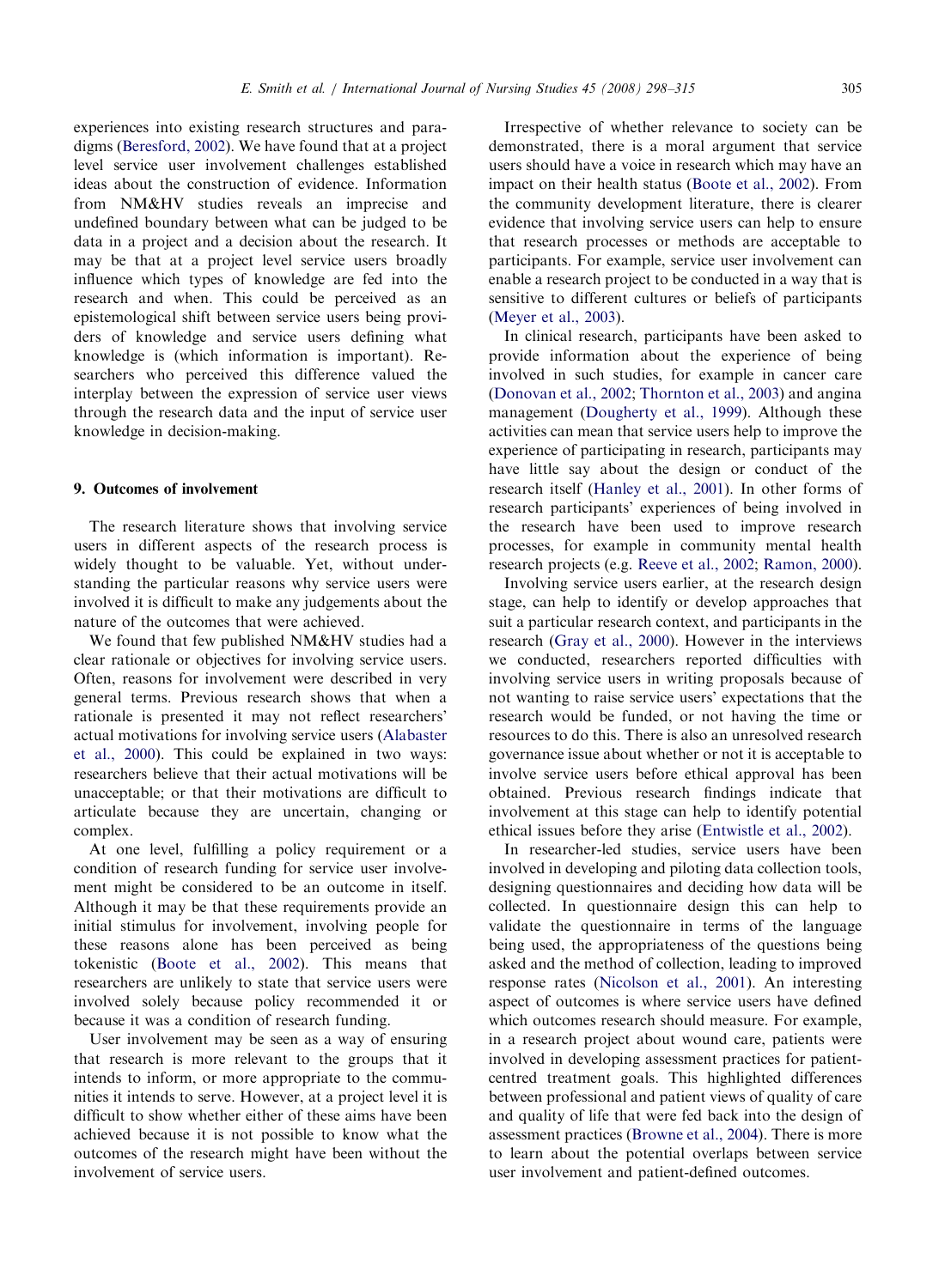Researchers may also involve service users because they have privileged access to a particular population or community group [\(Elliott et al., 2002](#page-16-0); [France, 2000](#page-16-0)). Several researchers who took part in the interviews said that connecting with community leaders, patient networks or voluntary organisations are good approaches to reaching seldom heard groups in research. For example, one study involved South Asian women as co-researchers to help access and recruit women who had experienced post-natal depression, which is a culturally sensitive topic in the UK context (see full report for more information). Research on peer interviewing shows that training (particularly ethical/confidentiality awareness) and structured data collection methods can positively influence the quality of the data collected ([Elliott et al., 2002\)](#page-16-0).

Examples of the involvement of service users in the interpretation of research data are harder to find in the published literature. Our interviews with researchers from the nursing research community revealed that some qualitative research projects and evaluation studies have involved service users in identifying questions or issues for the analysis to address, naming or creating categories with which to analyse the data, providing a perspective on the categories chosen for use in an analysis, identifying issues or themes within the data, and checking a researcher's application of categories to an interview transcript (see full report for details of specific studies).

The literature suggests that involving service users in the dissemination of research findings, for example co-presenting a paper at a conference, can have a powerful impact and can make findings more accessible (see for example, [Liberty et al., 1999;](#page-16-0) [Flaskerud](#page-16-0) [and Anderson, 1999](#page-16-0)). Participants in the interviews also provided us with examples of successful copresentations of research studies. A more challenging aspect was when and how service users should be involved in writing publications. This may be because writing a publication presents a situation where different emphasis might be placed on particular aspects of the research or findings ([McClimens, 2004](#page-16-0)), which raises issues about ownership and validity of different interpretations.

Policy documents and the research literature claim that there can be benefits for service users who are involved in research (for example, [DH, 2004;](#page-15-0) [Baxter et](#page-15-0) [al., 2001;](#page-15-0) [Dixon et al., 1999\)](#page-15-0). Such outcomes have been described as therapeutic, and can be related to concepts of altruism ([Agrawal, 2003](#page-15-0)). Accounts of research studies show that participation has helped some patients with cancer to construct their lives with greater meaning by providing a supportive structure and enabling hope [\(Moore, 2001\)](#page-16-0).

As we have previously stated, service user involvement has been conceptualised as a form of empowerment. The idea that service users will be 'empowered' by being involved in any particular research project might be over-simplifying the processes involved. Some aspects of being involved in research might feel empowering to some service users but other aspects might feel disempowering. However, if a service user describes feeling empowered as a result of their involvement, this is likely to be an indication of a positive underlying process that warrants further explanation.

Outcomes of involving service users in research have also been described in terms of processes of change, such as changes to models of research partnerships ([Liberty](#page-16-0) [et al., 1999\)](#page-16-0) or research strategies [\(Gray et al., 2000](#page-16-0)). Change might also occur to an individual person's perceptions and understandings about research or service user involvement. Changes might be ongoing or iterative, or influence others not directly involved in the research, such as clinicians, policy makers, or service users' families or friends [\(Hudson, 2003](#page-16-0)).

This review found very little about the disadvantages of service user involvement or the potential for less than positive outcomes. There is a particular deficit of information about what happens to service users who are involved. It has previously been suggested that the literature overlooks negative outcomes and regressive consequences of involvement [\(Beresford, 2003](#page-15-0)). This means there is a danger of establishing service user involvement as a wholly positive activity. More recent publications—produced since the period of this review have sought to address this imbalance (e.g. [Lowes and](#page-16-0) [Hulatt, 2005](#page-16-0)). Our consultations with researchers from the nursing community revealed some negative experiences, although, these were generally described as challenges, or were couched in terms of a lack of support or interest rather than attributed to inappropriate approaches or a lack of skills. The consultations we undertook with researchers revealed some negative experiences rather than negative outcomes. Some researchers had felt pressurised by their host organisations, colleagues and service users to justify the reasons why service users were being asked to be involved. Others said they had experienced problems reconciling different agendas for the research, knowing how and when to involve service users in different parts of the research, and understanding different perspectives of ownership.

Taken together, these perspectives of outcomes show that service user involvement is about setting agreed and acceptable boundaries for research, gaining benefits for the research process, and considering the positive opportunities that research processes might offer for researchers and service users. It is difficult to predict which outcomes can be achieved in any particular project because of the unique qualities of different research contexts, different approaches to involvement and the complexity of research relationships. A previous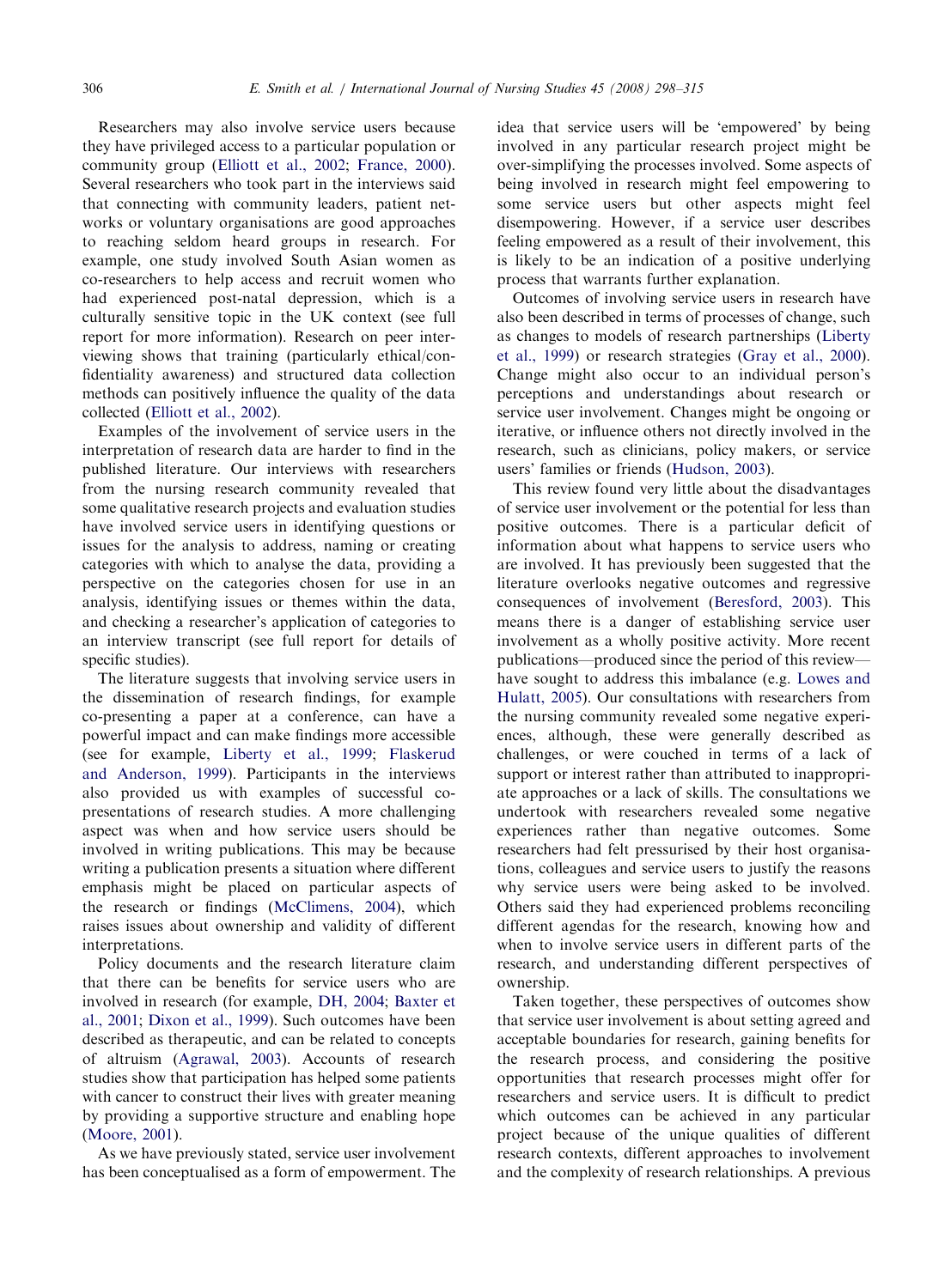

Fig. 2. Types of service user involvement in research.

evaluation of service user involvement in primary care research suggests that criteria for judging impact must take into consideration differences between groups of people, the experiences they have, the ways they are involved and the services they are trying to improve ([London Primary Care Studies Programme, 2005](#page-16-0)). The influence of service users' contributions to the research cannot be easily identified and it is difficult to attribute any change or impact directly to their involvement. It may also take many years for any detectable outcomes to emerge from any particular study.

The literature and our analysis of ongoing studies reveals a need to understand how different approaches to involvement can best be devised or developed to suit particular research contexts. Fig. 2 conceptualises different stages at which service users might be involved in research. It illustrates the multiple domains for involvement, either as part of researcher- or user-led research, or indeed as part of a partnership approach. This conceptualisation may offer a model for investigating different objectives and outcomes for involvement. However, there are significant challenges for expanding and connecting learning beyond individual studies. Service user involvement is undoubtedly complex, dynamic and changing. Furthermore, involvement activities are interconnected and link to related processes of prioritising, commissioning or regulating research. Realising possibilities for service user involvement in research also requires the research community to reflect

upon and understand the influence of different epistemiological positions, methods and practices.

# 10. Practical challenges for developing service user involvement in research

#### 10.1. Capacity to develop research relationships

A range of social, cultural and economic resources is required to support research relationships effectively. Those who fund, lead or otherwise contribute to nursing, midwifery and health visiting research can plan for and address these in a number of ways.

#### 10.1.1. Strategic planning

We have found that in NM&HV research, decisions about whether to involve service users are generally made by lead researchers or principal investigators at proposal stage. Service user involvement is often perceived to be a specialist area, or to only be appropriate to particular types of research. Researchers might have to negotiate and defend their decisions to involve service users in relation to the organisational priorities and objectives of their employer or researchfunding source. The process of developing research relationships tends to take place against a backdrop of research traditions and norms, which might present obstacles to collaboration but can offer opportunities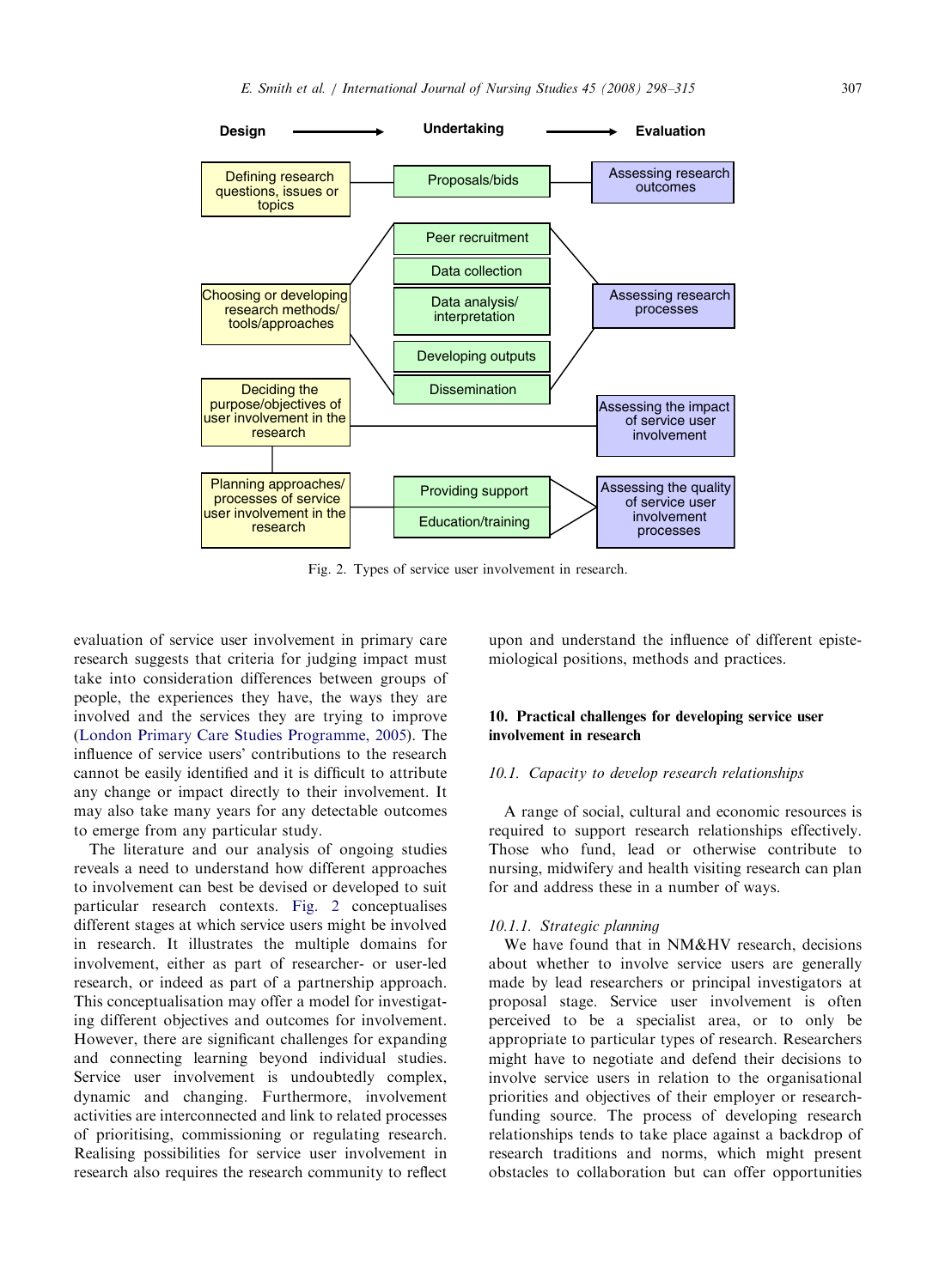for innovation [\(Reed et al., 2004\)](#page-17-0). Research organisations can strategically address issues of service user involvement in relation to their work (see [Stevens et al.,](#page-17-0) [2003](#page-17-0); [Ghersi, 2002](#page-16-0)). This might enable researchers and service users to explore how their work links to a wider set of organisational values [\(Gray et al., 2000](#page-16-0)) and new forms of research relationships to emerge [\(Liberty](#page-16-0) [et al., 1999\)](#page-16-0). One such example is the contribution that service users with formal academic qualifications and research experience can offer. In mental health research, academic consumer researchers have helped to improve the relevance of mental health research and bridge the gap between the academic and consumer communities and have contributed to the process of de-stigmatising mental health problems [\(Griffiths](#page-16-0) [et al., 2003](#page-16-0)).

Involving service users requires building greater flexibility into projects, particularly in relation to timescales and the provision of additional support [\(Faulkner, 2004](#page-16-0)). Little is known about how organisational factors such as patterns of working and job pressures influence whether service users are involved in research. Research organisations need to consider the economic implications of service user involvement when costing research proposals and managing research budgets.

#### 10.1.2. Working in new ways

Redefining roles and responsibilities is complex because professional power will always be a feature of both the caring professions and research cultures [\(Hugman,](#page-16-0) [1994](#page-16-0)). Clinical relationships introduce a particular dimension to research relationships with service users. Nurse, midwife or health visitor researchers often need to combine their research role with their clinical roles and this duality is a potential cause of ambiguity and conflict [\(Coghlan and Casey, 2001](#page-15-0)). Researchers need to be aware of processes of negotiation, mutuality and respect in their work with service users. Existing principles about the process of service user involvement (for example [Telford](#page-17-0) [et al., 2004](#page-17-0)) can be used to develop acceptable working practices.

#### 10.1.3. Education and training

Working in new ways can present education and training needs for researchers ([Hanley, 2005](#page-16-0)). Nurses, midwives and health visitors may receive some training about research and this could incorporate skills development in relation to working in partnership with individuals, communities and other professionals ([Fox,](#page-16-0) [2003](#page-16-0); [Kelley, 1995\)](#page-16-0). At the moment however, there is limited evidence about what kind of training best supports relationships with service users. New courses in service user involvement in research may flow from a growing interest in patient participation in interprofessional education [\(Barnes, 2000\)](#page-15-0), collaborative student/ patient projects ([Bennett and Baikie, 2003](#page-15-0)) or patient involvement in educational assessment ([Felton and](#page-16-0) [Stickley, 2004](#page-16-0)). Above all, the findings suggest there is a need for researchers to gain greater insight into their own understandings and motivations for research and user involvement.

# 10.2. Ethical issues

The review found that new forms of partnerships with service users in research raise new and different ethical issues in relation to confidentiality, anonymity, informed consent and protection from harm. Where service users are involved as co-researchers or active members of project teams there is a need to consider ethical issues both on the part of service users and to protect other participants in the research. As previously discussed in the section on Outcomes (Section 9), the literature reveals little of the negative consequences of involvement, which means it can be difficult to foresee ethical implications for researchers and service users. User involvement studies may help to show when and why some ethical principles become ethical issues.

The ethical issues of providing, or not providing, payments to research participants can be complex. Some authors have raised particular issues such as the effects of financial incentives on recruitment ([Erlen et al., 1999](#page-16-0)). The issue of reimbursement has received much attention in the literature, and national guidance on the principles and practice of recognising and rewarding service users' contributions has been produced ([Department of Health](#page-15-0) [\(DH\), 2006\)](#page-15-0).

# 10.3. Diversity

It is a fundamental but often overlooked fact that service users have diverse perspectives, experiences, expectations and interests. Working with any particular group does not provide a definitive service user view. Which service users are involved needs to be considered in relation to the purpose, aims and context of any proposed research. Such decisions should be explored, where possible with service users themselves. The literature provides valuable information about ways of approaching different service users, raising awareness, generating interest and keeping people involved (see full report for exemplars).

## 10.4. Communicating with service users before and during the research process

Service users need support and information about getting involved, for example, guidance on what will be expected of them and what their contribution to the research process might be. Related to this, [Boote et al.](#page-15-0)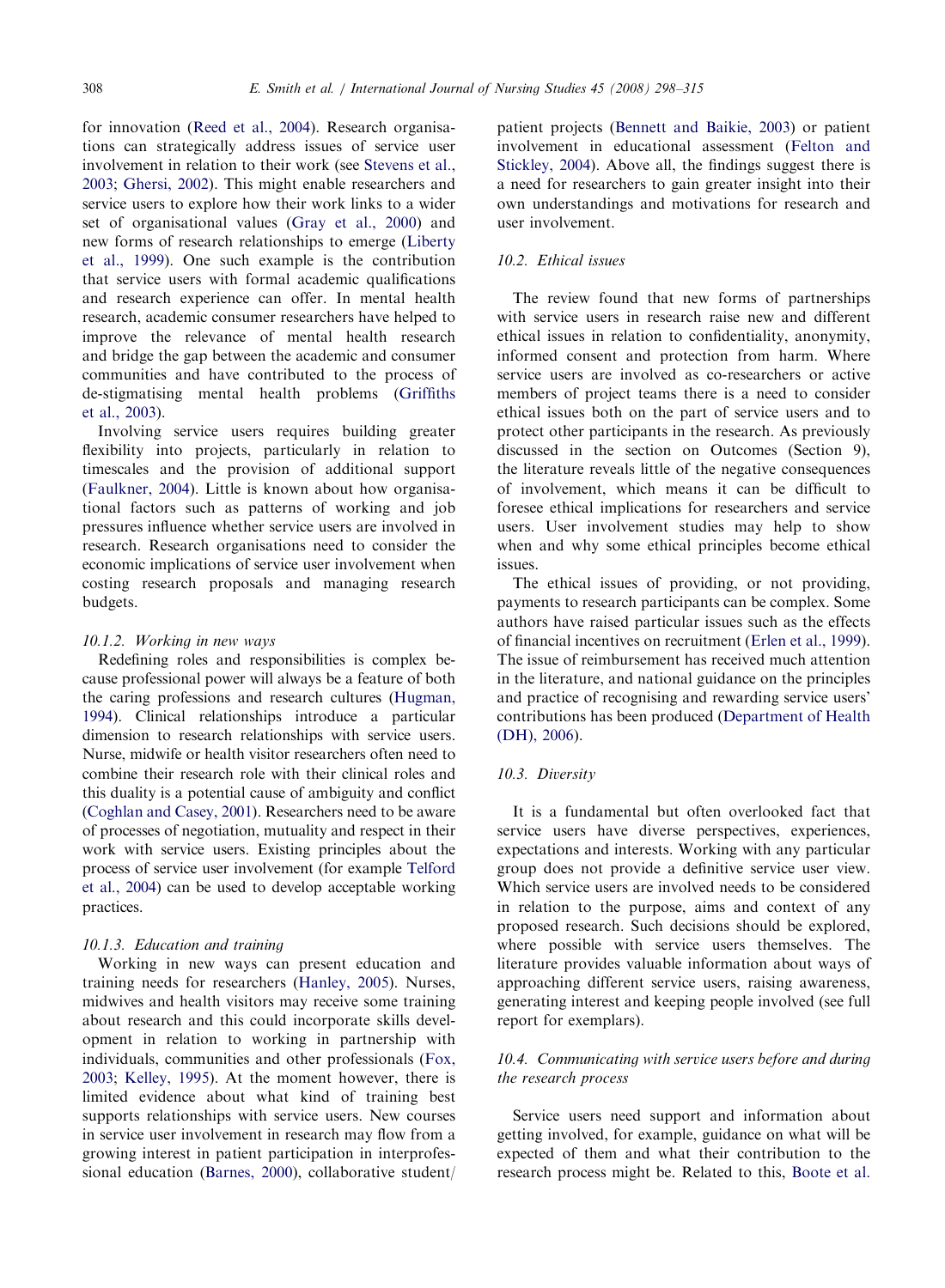[\(2002, p. 227\)](#page-15-0) have shown that some professionals are concerned that service users will not understand the complexities and rigour of research, or have the necessary skills to be involved. There are a range of research training programmes for service users ([Faul](#page-16-0)[kner, 2004](#page-16-0)), however during the review researchers and service users told us it was essential to be open about discussing expectations as early on in the process as possible and to use feedback mechanisms throughout the process, such as reflective notes and suggestion sheets. Enabling two way communication takes time, which suggests that these activities should be built into the process from the start.

# 11. Conclusions

The review brought together disparate information about user involvement in nursing, midwifery and health visiting research using systematic and reproducible methods. Undertaking the national consultation and interviews with project leads was highly beneficial for identifying and interpreting key issues, ideas, suggestions and ways forward. Although these elements of the review were dependant on the experiences and knowledge of members of NM&HV research communities at the time, the information is a useful supplement to the literature. Working with members of the service user reference group connected the project with specific concerns, issues and perspectives that might not otherwise have been gained. Service users influenced the project by identifying issues and priority areas for future development. They were critical friends, challenging and stimulating us to reflect on our own understandings of the issues, and they provided advice about the best ways of disseminating findings through lay networks.

Nursing, midwifery and health visiting research is undertaken for different purposes and in different contexts. It is not possible to say that involving service users could, or should, always be undertaken in the same way to achieve the same benefits. Future development relies on understanding: links between different reasons for service user involvement and outcomes; the relationship between research data and service user involvement; and developing conceptualisations of user involvement that are capable of accommodating complex research relationships. The NM&HV research community can develop capacity to work with service users by considering issues of diversity, communication, ethical issues, working relationships, finances, education and training. However, future development should not compromise the uniqueness of purpose that seems to be a defining characteristic and strength of service user involvement in research.

#### Acknowledgements

The project was funded by the NHS Service Delivery and Organisation Nursing and Midwifery Subgroup through a process of open tender.

We would like to acknowledge the contribution of members of the service user reference group and their organisations: Age Concern; Association for Improvements in the Maternity Services (AIMS); BLISS—The premature baby charity; British Council for Disabled People; British Heart Foundation; Cancer Research UK; Carers London/UK; Clifford Beers Foundation; Diabetes UK; Redbridge Primary Care Trust; Voluntary Groups Advisory Council Diabetes UK; Friends of the Elderly; Folk.US; London Voices & Croydon Voices; National Children's Bureau; National Childbirth Trust; Northumberland User Voice; Ovacome; Patient and Public Involvement Forum Royal College of General Practitioners; Quality Research in Dementia; Shaping our Lives; Values into Action. Guest advisors to the group were: Mr. Tim Twelvetree, Institute for Public Health Research and Policy; Ms. Helen Hayes, IN-VOLVE Support Unit; and Ms. Jayne Pyper, Ovacome.

We would like to acknowledge the researchers and service users who responded to calls for information or provided interviews. Gian Brown managed project finances and the project website. We would like to thank the three anonymous peer reviewers of the full report and the reviewers of this paper for their comments.

Contributorship: All of the authors contributed to conception and design, analysis and interpretation of data through team discussions and writing. FR had overall responsibility for the project. ES undertook the literature searches, led the analysis and drafted the paper. Other authors critically revised it and gave approval for publication.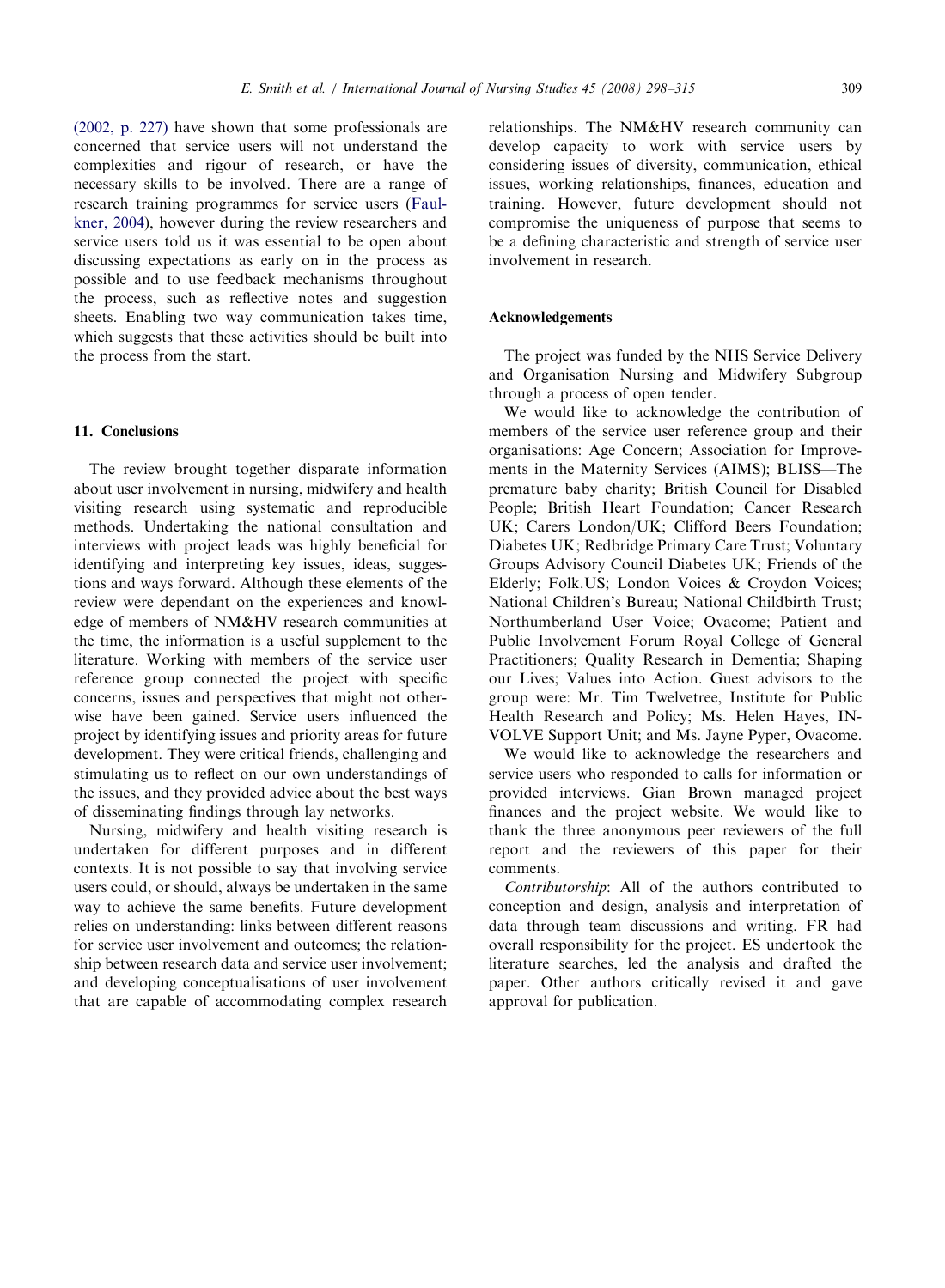Appendix A. Key search terms and index terms

| Words used to<br>identify database<br>index terms | Consumer<br>Participation<br>User involvement<br>Patient                                                                                                                                                                                 |             | <b>Nurse</b><br>Nursing research<br>Research<br>Health                                                                        |
|---------------------------------------------------|------------------------------------------------------------------------------------------------------------------------------------------------------------------------------------------------------------------------------------------|-------------|-------------------------------------------------------------------------------------------------------------------------------|
| <b>Key search</b><br>terms                        | Consumer <b>OR</b> User<br><b>OR ClientOR</b><br>Patient <b>OR</b> Public<br><b>OR</b> Carer <b>OR</b> Lay<br><b>ADJ3/SAME</b><br>Participat <sub>\$</sub> OR<br>Involve\$ OR<br>Empower\$ OR<br>Collaborat <sub>S</sub> OR<br>Consult\$ | A<br>N<br>D | Nurs\$ adj3 research<br><b>OR</b><br>Nurs\$ adj3 practice<br>development<br><b>OR</b><br>Nurs\$ adj3 community<br>development |

Notes: Different electronic databases use different index terms to categorise publications. Key words were used to identify index terms and then these categories were individually searched.

The wildcard function (\$) was used to search for multiple word endings. An adjacency operator was used to search for combinations of words with 1–3 words separation.

Electronic databases searched included: AMED (Allied and Complementary Medicine) 1985–July 2004 (313 papers), British Nursing Index 1985–July 2004 (136 papers), CINAHL (Cumulative Index to Nursing & Allide Health Literature) 1982–July Week 4 2004 (79 papers), EMBASE 1980–2004 (111 papers), MEDLINE 1966– July Week 4 2004 (1078 papers), PsychINFO 1985–July Week 4 2004 (114 papers), Health Management Information Consortium (HMIC) (96 papers), ISI Web of Science 1990–2004 (187 papers). Additional database searches of AgeInfo, Applied Social Sciences Index and Abstracts for Health, British Education Index, Care Data (via Electronic Library for Social Care), Cochrane Library, ERIC (Educational Database), Health Promis (UK Health Promotion), IBSS (Social Science), Internurse.com, National Electronic Library for Health, Social Service Abstracts, revealed a further papers.

#### Appendix B. Review framework

| Context/background    |                                                                                                                  |
|-----------------------|------------------------------------------------------------------------------------------------------------------|
| Philosophical issues: | Philosophical reasoning, ideologies and beliefs that underlie theories of user involvement.                      |
|                       | This might include concepts of society, democracy, governance, rights, efficacy,<br>empowerment, inclusion, etc. |
| Political issues:     | Implications of policy developments.                                                                             |
|                       | Links between user involvement and political drives towards a consumer-citizen culture.                          |
| Meanings:             | The use of terminology or concepts associated with user involvement, for example                                 |
|                       | distinctions between 'providers' and 'service users'.                                                            |
| Commissioning:        | Issues relating to the way research is commissioned, e.g. funding streams/programmes.                            |
|                       | The involvement of service users in commissioning, e.g. identifying priorities for research.                     |
|                       | Commissioning strategies that enable service user involvement.                                                   |
| Research issues:      | When does research begin?                                                                                        |
|                       | The difference between service development/research and evaluation.                                              |
|                       | What is nursing, midwifery and health visiting research?                                                         |
|                       | The difference between user involvement in research and research on user involvement.                            |
| Funding:              | Funding of involvement an organisational level, e.g. creating new roles, project grants.                         |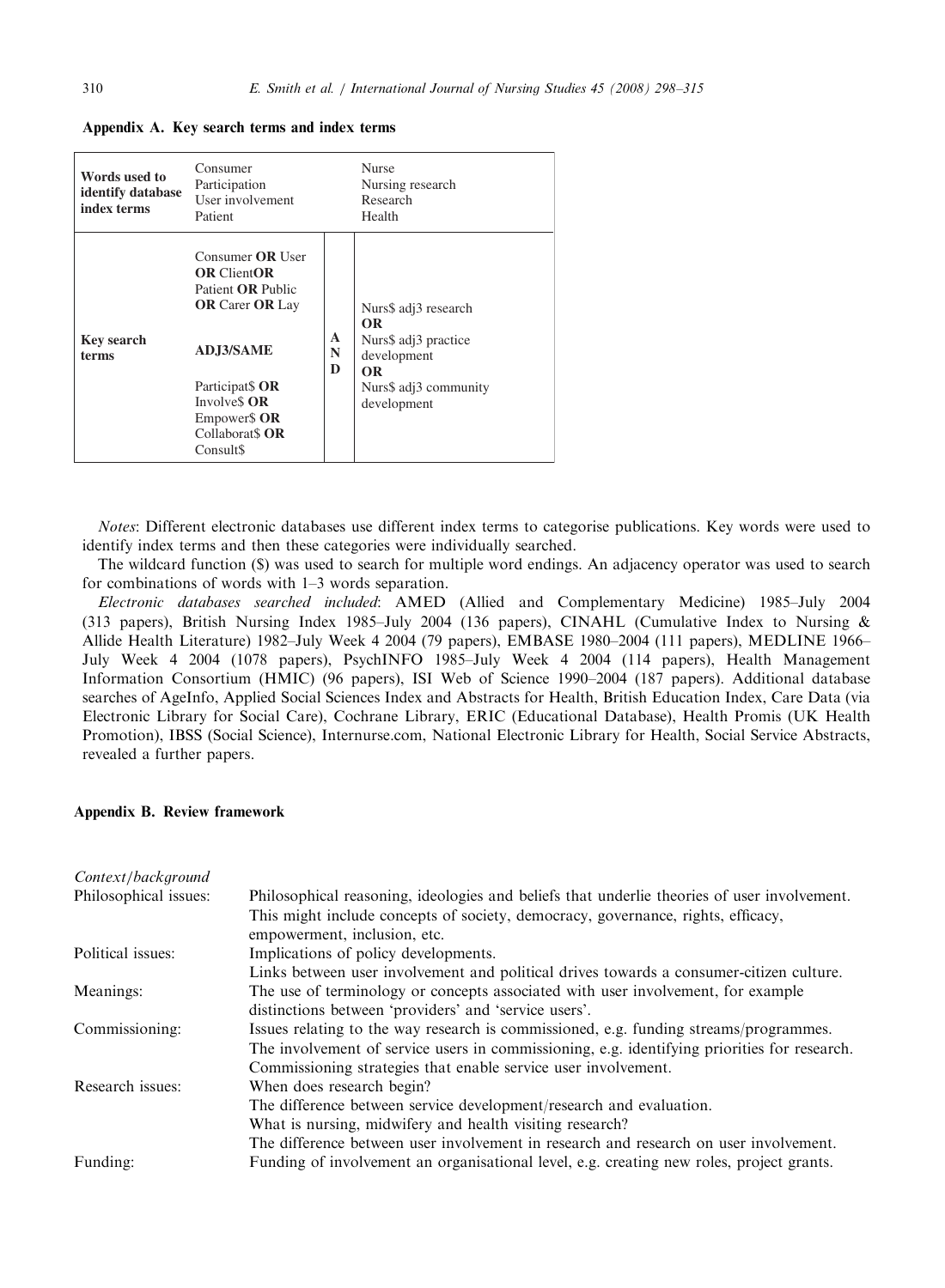| Methods issues     |                                                                                                                                                                                                                                                                  |
|--------------------|------------------------------------------------------------------------------------------------------------------------------------------------------------------------------------------------------------------------------------------------------------------|
| Purpose:           | The rationale or reasons given for involving service users within a specific project. These<br>might not be based on known outcomes and could include to improve quality of process or<br>to produce research outcomes that are more relevant to people's lives. |
| Topic of inquiry:  | The topic of the research, e.g. clinical area, client group, service setting, etc.                                                                                                                                                                               |
| Setting:           | Issues about the organisation or setting in which the research is taking place, e.g. service                                                                                                                                                                     |
|                    | setting, community setting, partnerships.                                                                                                                                                                                                                        |
| Ethics:            | Anonymity, data protection, safety, duty of care, ownership of data/knowledge. Gaining                                                                                                                                                                           |
|                    | ethical approval. Research governance.                                                                                                                                                                                                                           |
|                    | Organisational responsibility and accountability.                                                                                                                                                                                                                |
|                    | Use of guiding principles.                                                                                                                                                                                                                                       |
| Consent:           | Informed consent, consent to participate/consent to use information, appropriateness of                                                                                                                                                                          |
|                    | consent. When to breech consent. Capacity to consent.                                                                                                                                                                                                            |
| Roles:             | The stage at which service users are involved.                                                                                                                                                                                                                   |
|                    | The nature of involvement, e.g. advisory group, individual representative on board                                                                                                                                                                               |
|                    | Responsibilities of different roles.                                                                                                                                                                                                                             |
| Activities:        | What are service users doing? The activities service users are involved in, e.g. design, data                                                                                                                                                                    |
|                    | collection, analysis, publication, etc.                                                                                                                                                                                                                          |
| Recruitment:       | Involvement in recording or evaluating the process, e.g. user diaries, reflection.<br>'Representation' issues. Determining who is/should be involved.                                                                                                            |
|                    | Ways of approaching different groups/individuals, e.g. recruitment through networks/                                                                                                                                                                             |
|                    | organisations.                                                                                                                                                                                                                                                   |
|                    | Raising awareness, generating interest. Providing information prior to involvement.                                                                                                                                                                              |
|                    | Maintaining interest and keeping people involved.                                                                                                                                                                                                                |
| Enablement:        | Concepts of diversity and inclusion.                                                                                                                                                                                                                             |
|                    | The use of methods/ways of project working that allow service users to be involved.                                                                                                                                                                              |
|                    | Strategies for involving people from hard to reach groups.                                                                                                                                                                                                       |
|                    | Barriers for particular groups of service users.                                                                                                                                                                                                                 |
| Payments:          | Funding service users for their time and participation.                                                                                                                                                                                                          |
| Training/support:  | Training and support issues for service users to enable people to be involved.                                                                                                                                                                                   |
| Working relations: | Professional/lay relations.                                                                                                                                                                                                                                      |
|                    | Communication issues.                                                                                                                                                                                                                                            |
|                    | Explaining why users are (invited to be) involved.                                                                                                                                                                                                               |
|                    | Explaining why the research is being done.                                                                                                                                                                                                                       |
|                    | Clarity about boundaries.                                                                                                                                                                                                                                        |
|                    | Honesty about what is possible.                                                                                                                                                                                                                                  |
|                    | Acknowledging different values.                                                                                                                                                                                                                                  |
| Decision-making:   | Identifying common objectives. Deciding courses of action. Identifying priorities for action/                                                                                                                                                                    |
|                    | investigation.                                                                                                                                                                                                                                                   |
| Feedback:          | Issues about methods of feeding back to participants about their involvement.                                                                                                                                                                                    |
|                    | Developing approaches to evaluation, to track impact and establish which methodologies are                                                                                                                                                                       |
|                    | more amenable to different groups of people.                                                                                                                                                                                                                     |
| <i>Outcomes</i>    |                                                                                                                                                                                                                                                                  |
| Impact:            | The impact of involvement on research process.                                                                                                                                                                                                                   |
|                    | Unanticipated outcomes. Learning as a product of research.                                                                                                                                                                                                       |
|                    | The impact of involvement on service users involved, e.g. perceptions of the significance of                                                                                                                                                                     |
|                    | their involvement                                                                                                                                                                                                                                                |
|                    | The impact of involvement on researchers, including emotional impact.                                                                                                                                                                                            |
|                    | The impact of involvement on others not directly involved e.g. commissioners/clinicians/                                                                                                                                                                         |
|                    | wider public, e.g. public understanding of science.                                                                                                                                                                                                              |
| Outputs:           | The products of research, e.g. publications, changes in policy/practice/ research.                                                                                                                                                                               |
| Quality:           | Transferability, generalisability, validity, etc.                                                                                                                                                                                                                |
|                    | Multiple perspectives—validity of interpretation.                                                                                                                                                                                                                |
| Dissemination:     | Issues relating to dissemination of research findings or dissemination of learning about                                                                                                                                                                         |
|                    | research processes/involvement.                                                                                                                                                                                                                                  |
| Generalisability:  | The use of the findings of user involvement projects in other research projects or contexts.                                                                                                                                                                     |
|                    |                                                                                                                                                                                                                                                                  |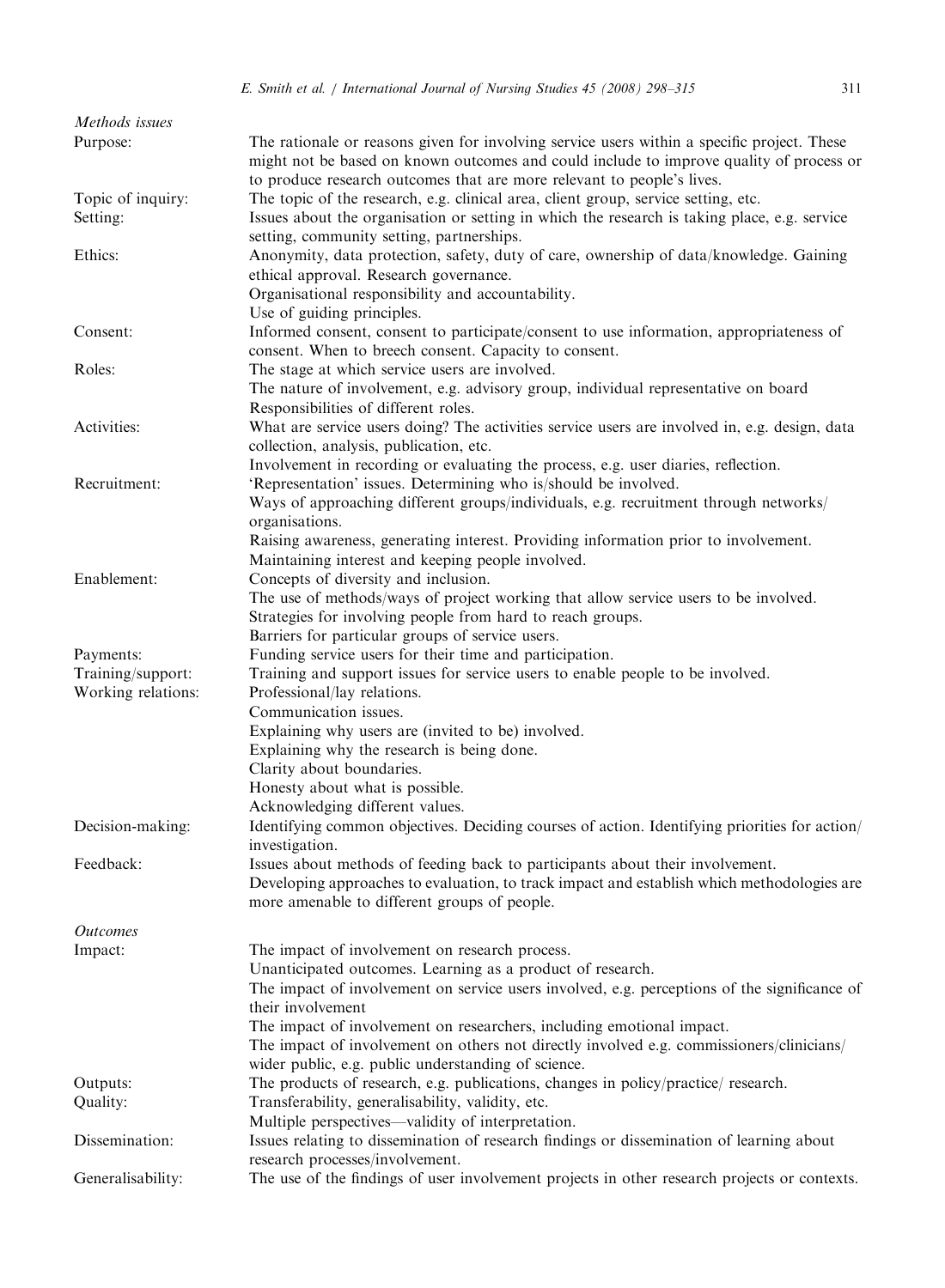| 312                                                                                               | E. Smith et al. / International Journal of Nursing Studies 45 (2008) 298-315                                                                                                                                      |
|---------------------------------------------------------------------------------------------------|-------------------------------------------------------------------------------------------------------------------------------------------------------------------------------------------------------------------|
| Transferability:                                                                                  | Issues about the implications of findings to other contexts.                                                                                                                                                      |
| Capacity issues                                                                                   |                                                                                                                                                                                                                   |
| Organisation:                                                                                     | Factors associated with the organisation(s) that are conducting the research, e.g. patterns of<br>working, job role pressures.                                                                                    |
| Researcher skills:                                                                                | Researcher support, skills, training etc.                                                                                                                                                                         |
| Research culture:                                                                                 | Issues about professional identity/roles. Power. Academic priorities/perspectives.<br>Redistributing power and modifying professional cultures.                                                                   |
| Creating a dialogue<br>between funders,<br>patients, the public,<br>providers and<br>researchers. |                                                                                                                                                                                                                   |
| Education:<br>Financial:<br>Sustainability:                                                       | The development and design of educational packages to support researchers.<br>Issues about the financial implications of involving service users, added costs.<br>Issues associated with maintaining involvement. |

# Appendix C. literature Review Tool

Author(s) of paper: (for Reference) Which of the following topics does the paper cover? (Indicate ALL that are covered)

# Context/background Outcomes

- $\Box$  Philosophical issues
- $\Box$  Political issues
- $\Box$  Meanings
- $\Box$  Commissioning
- $\Box$  Research issues
- $\square$  Funding

# Methods issues

- $\Box$  Purpose
- $\Box$  Ethics
- $\square$  Setting
- $\Box$  Consent
- $\Box$  Roles
- $\Box$  Activities
- $\Box$  Recruitment
- □ Enablement
- $\square$  Payments
- $\Box$  Training/support
- $\Box$  Working relations  $\Box$  Decision-making
- 
- $\Box$  Feedback

Please summarise each of these issues below, making reference to particular paragraphs or pages in the paper that highlight these.

Topic(s) Issue identified/described Comments/reflections Page(s)

#### (Please add further rows to this table as necessary).

- $\Box$  Impact
- 
- $\Box$  Quality
- $\square$  Dissemination
- 
- 

# Capacity issues

- $\Box$  Organisation
- $\Box$  Researcher skills
- $\Box$  Research culture
- $\Box$  Education
- $\square$  Financial
- $\square$  Sustainability

Other(s) yyyyyyyyyyyy

- $\Box$  Outputs
	-
	- $\Box$  Generalisability
	- $\square$  Transferability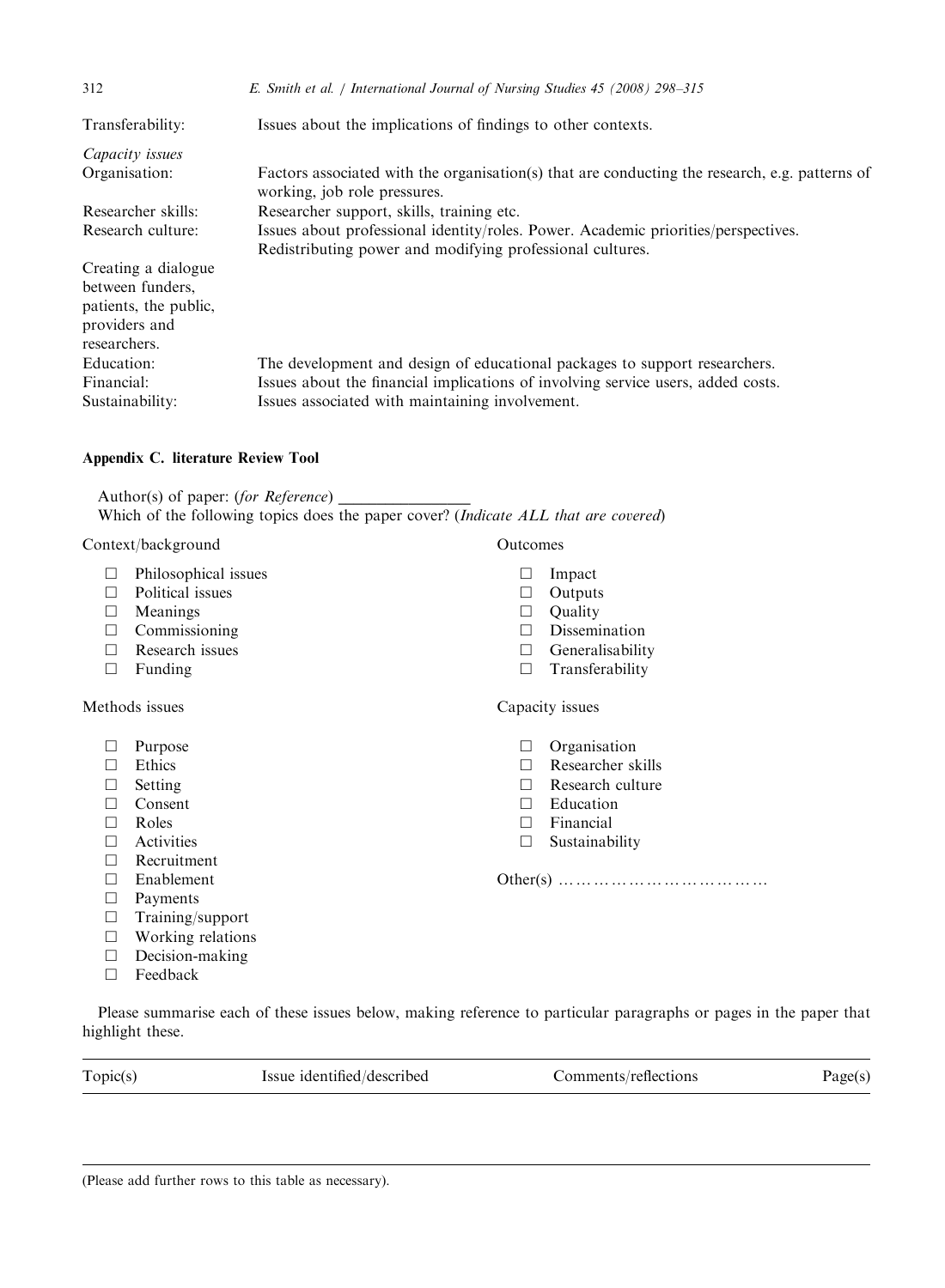#### <span id="page-15-0"></span>References

- Agrawal, M., 2003. Voluntariness in clinical research at the end of life. Journal of Pain Symptom Management 25 (4), S25–S32.
- Alabaster, E., Allen, D., Fothergill, A., Hanks, C., Hannigan, B., Lowes, L., Lyne, P., Northway, R., Papanikolaou, P., Poole, K., Ryan, J., Webber, I., Whale, Z., 2000. User involvement in user-focused research? Working Paper 2000/ 2, Nursing, Health and Social Care Research Centre, Cardiff.
- Almond, P., 2001. What is consumerism and has it had an impact on health visiting provision? A literature review. Journal of Advanced Nursing 35 (6), 893–901.
- Arnstein, S., 1969. A ladder of citizen participation. Journal of the American Institute of Planners (AIP Journal) 35 (4), 216–224.
- Barnes, M., 1997. The People's Health Service? The University of Birmingham, Birmingham.
- Barnes, D., 2000. Partnerships with service users in interprofessional education for community mental health: a case study. Journal of Interprofessional Care 14 (2), 189–200.
- Barnes, M., Walker, A., 1996. Consumerism versus empowerment: a principled approach to the involvement of older service users. Policy and Politics 24 (4), 375–394.
- Baxter, L., Thorne, L., Mitchell, A., 2001. Small voices big noises. Lay involvement in health research: lessons from other fields. Available from  $\langle$  <http://www.invo.org.uk> $\rangle$
- Bennett, L., Baikie, K., 2003. The client as educator: learning about mental illness through the eyes of the expert. Nurse Education Today 23 (2), 104–111.
- Beresford, P., 2002. User involvement in research and evaluation: liberation or regulation? Social Policy & Society 1 (2), 95–105.
- Beresford, P., 2003. User involvement in research: exploring the challenges. Nursing Times Research 8 (1), 36–46.
- Beresford, P., 2005. 'Service user': regressive or liberatory terminology? Disability and Society 20 (4), 469–477.
- Beresford, P., Campbell, J., 1994. Disabled people, service users, user involvement and representation. Disability & Society 9 (3), 315–325.
- Boote, J., Telford, R., Cooper, C., 2002. Consumer involvement in health research: a review and research agenda. Health Policy 61 (2), 213–236.
- Britten, N., Campbell, R., Pope, C., Donovan, J., Morgan, M., 2002. Using meta ethnography to synthesis qualitative research: a worked example. Journal of Health Service Research and Policy 7, 209–215.
- Browne, N., Grocott, P., Cowley, S., Cameron, J., Dealey, C., Keogh, A., Lovatt, A., Vowden, K., Vowden, P., 2004. Woundcare Research for Appropriate Products (WRAP): validation of the TELER method involving users. International Journal of Nursing Studies 41 (5), 559–571.
- Cahill, J., 1996. Patient participation: a concept analysis. Journal of Advanced Nursing 24 (3), 561–571.
- Cambridge, P., Forrester-Jones, R., 2003. Using individualised communication for interviewing people with intellectual disability: a case study of user-centred research. Journal of Intellectual & Developmental Disability 28 (1), 5–23.
- Chalmers, I., 1995. What do I want from health research and researchers when I am a patient? British Medical Journal 310, 1315–1318.
- Chalmers, K.I., Bramadat, I.J., 1996. Community development: theoretical and practical issues for community health nursing in Canada. Journal of Advanced Nursing 24 (4), 719–726.
- Clarke, C., Procter, S., 1999. Practice development: ambiguity in research and practice. Journal of Advanced Nursing 30 (4), 975–982.
- Cody, W.K., 2003. Paternalism in nursing and healthcare: central issues and their relation to theory. Nursing Science Quarterly 16 (4), 288–296.
- Coghlan, D., Casey, M., 2001. Action research from the inside: issues and challenges in doing action research in your own hospital. Journal of Advanced Nursing 35 (5), 674–682.
- Coulter, A., 1999. Paternalism or partnership? British Medical Journal 319 (7212), 719–720.
- Crawford, M., Rutter, D., Manley, C., Weaver, T., Bhui, K., Fulop, N., Tyrer, P., 2002. Systematic review of involving patients in the planning and development of health care. British Medical Journal 325, 1263–1265.
- Crawford, M., Rutter, D., Thelwall, S., 2003. User involvement in change management: a review of the literature. Report to NHS Service Delivery and Organisation Research and Development Programme (NHS SDO).
- Croft, S., Beresford, P., 1996. The politics of participation. In: Taylor, D. (Ed.), Critical Social Policy: A reader. Sage, London, pp. 175–198.
- Department of Health (DH), 1999. Patient and public involvement in the NHS, Department of Health, London.
- Department of Health (DH), 2000. The NHS Plan: a plan for investment a plan for reform, Department of Health, London.
- Department of Health (DH), 2001a. Research Governance Framework for Health and Social Care, Department of Health, London.
- Department of Health (DH), 2001b. Health and Social Care Act. Section 11: Public Involvement and Consultation, Department of Health, London.
- Department of Health (DH), 2001c. The Report of the Royal Liverpool Children's Inquiry [the Alder Hey Inquiry], Department of Health, London.
- Department of Health (DH), 2004. Patient and Public Involvement in Health: The Evidence for Policy Implementation, Department of Health, London.
- Department of Health (DH), 2005. Creating a Patient-led NHS, Department of Health, London.
- Department of Health (DH), 2006. Reward and Recognition, Department of Health, London.
- Dixon, P., Peart, E., Carr-Hill, R., 1999. A Database of Examples of Consumer Involvement in Research. University of York, York.
- Donovan, J., Brindle, L., Mills, N., 2002. Capturing users' experiences of participating in cancer trials. European Journal of Cancer Care 11 (3), 210–214.
- Dougherty, C., Nichol, W., Dewhurst, T., Spertus, J., 1999. Patient perspectives on participation in a clinical trial of angina management. Applied Nursing Research 12 (2), 107–111.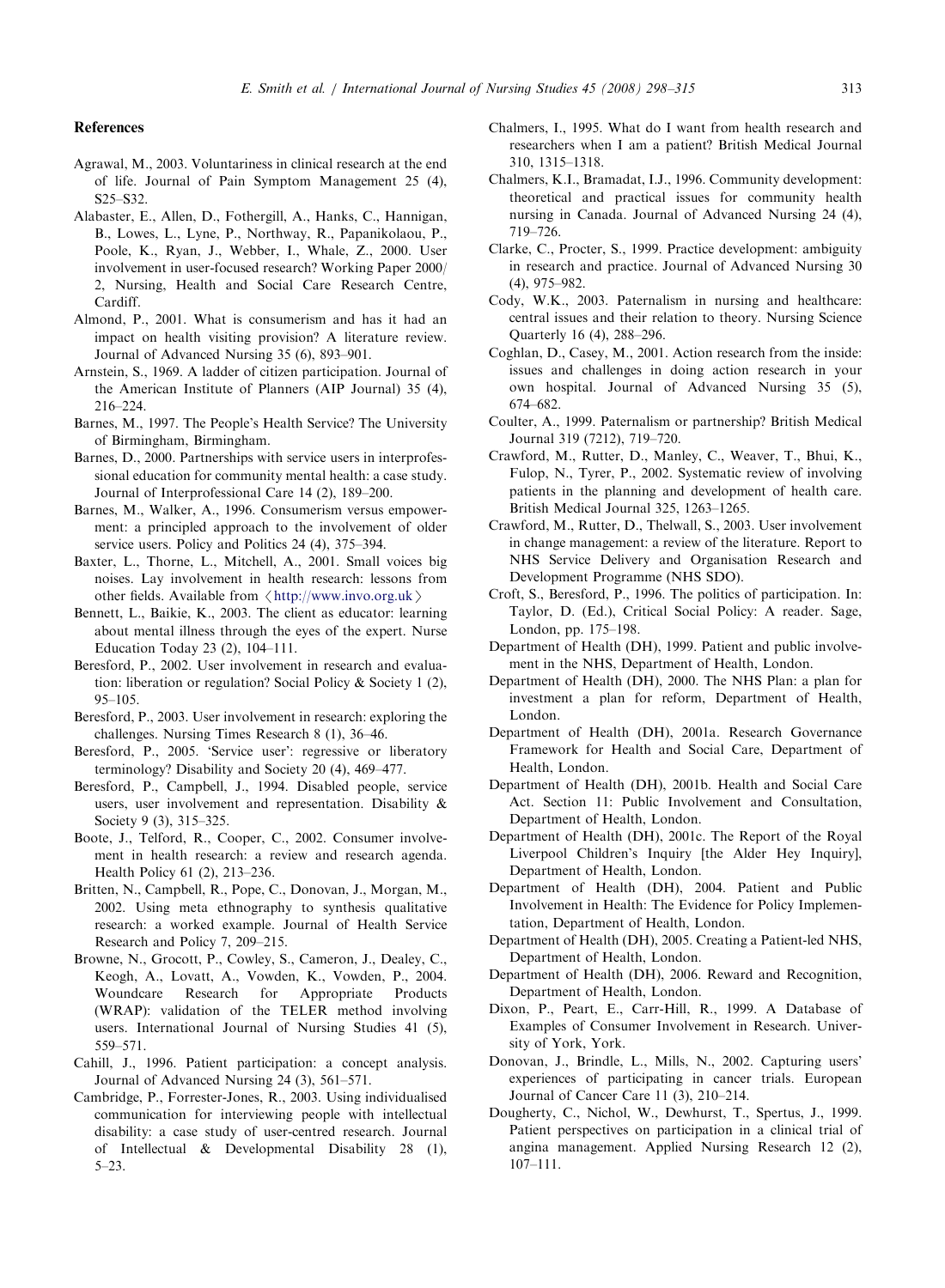- <span id="page-16-0"></span>Edwards, H., Courtney, M., O'Reilly, M., 2003. Involving older people in research to examine quality of life in residential aged care. Quality in Ageing 4 (4), 38–43.
- Elliott, E., Watson, A.J., Harries, U., 2002. Harnessing expertise: involving peer interviewers in qualitative research with hard-to-reach populations. Health Expectations 5 (2), 172–178.
- Entwistle, V., Renfrew, M., Yearly, S., Forrester, J., Lamont, T., 1998. Lay perspectives: advantages for health research. British Medical Journal 316, 463–466.
- Entwistle, V., Tritter, J., Calnan, M., 2002. Researching experiences of cancer: the importance of methodology. European Journal of Cancer Care 11 (3), 232–237.
- Erlen, J., Sauder, R., Mellors, M., 1999. Incentives in research: ethical issues. Orthopaedic Nursing 18 (2), 84–87.
- Faulkner, A., 2004. Capturing the experiences of those involved in the TRUE Project: a story of colliding worlds. Available from:  $\langle$  <http://www.invo.org.uk> $\rangle$ .
- Felton, A., Stickley, T., 2004. Pedagogy, power and service user involvement. Journal of Psychiatric & Mental Health Nursing 11 (1), 89–98.
- Flaskerud, J., Anderson, N., 1999. Disseminating the results of participant-focused research. Journal of Transcultural Nursing 10 (4), 340–349.
- Fox, J., 2003. Consumerism 2: pre registration nursing and midwifery curricula. British Journal of Nursing 12 (6), 378–386.
- France, A., 2000. Youth Researching Youth: The Triumph and Success Research Project, Joseph Rowntree Foundation, York.
- Ghersi, D., 2002. Making it happen: Approaches to involving consumers in Cochrane reviews. Evaluation & the Health Professions 25 (3), 270–283.
- Glasby, J., Littlechild, R., 2001. Inappropriate hospital admissions: patient participation in research. British Journal of Nursing 10 (11), 738–741.
- Gray, R., Fitch, M., Davis, C., Phillips, C., 2000. Challenges of participatory research: reflections on a study with breast cancer self-help groups. Health Expectations 3 (4), 243–252.
- Greenhalgh, T., Robert, G., Macfarlane, F., Bate, P., Kyriakidou, O., 2004. Diffusion of innovations in service organizations: systematic review and recommendations. The Milbank Quarterly 82 (4), 581–629.
- Griffiths, K., Jorm, A., Christensen, H., 2003. Academic consumer researchers: a bridge between consumers and researchers. Australian & New Zealand Journal of Psychiatry 38 (4), 191–196.
- Hanley, B., 2005. Research as Empowerment? Report of a Series of Seminars Organised by the Toronto Group, Joseph Rowntree Foundation.
- Hanley, B., Bradburn, J., Gorin, S., Barnes, M., Evans, C., 2000. Involving Consumers in Research and Development in the NHS, Briefing notes for researchers, The Help for Health Trust, Winchester.
- Hanley, B., Truesdale, A., King, A., Elbourne, D., Chalmers, I., 2001. Involving consumers in designing, conducting, and interpreting randomised controlled trials: questionnaire survey. British Medical Journal 322, 519–523.
- Hickey, G., Kipping, C., 1998. Exploring the concept of user involvement in mental health through a participation continuum. Journal of Clinical Nursing 7 (1), 83–88.
- Higgins, R., 1993. Citizenship and user-involvement in health provision. Senior Nurse 13 (4), 14–16.
- Hudson, P., 2003. The experience of research participation for family caregivers of palliative care cancer patients. International Journal of Palliative Nursing 9 (3), 120–123.
- Hugman, R., 1994. Power in Caring Professions. Macmillan Press, London.
- Karim, K., 2000. Conducting research involving palliative patients. Nursing Standard 15 (2), 34–36.
- Kelley, B., 1995. Community-based research: a tool for community empowerment and student learning. Journal of Nursing Education 34 (8), 384–386.
- Kiernan, C., 1999. Participation in research by people with learning disability: origins and issues. Mental Handicap 27 (2), 43–47.
- Kuss, T., Proulx-Girouard, L., Lovitt, S., Katz, C., Kennelly, P., 1997. A public health nursing model. Public Health Nursing 14 (2), 81–91.
- Liberty, K., Laver, A., Sabatino, D., 1999. Collaborative partnerships in evaluation and experimental rehabilitation research. Journal of Biomechanics 22 (4), 283–290.
- Lilford, R., Richardson, A., Stevens, A., Fitzpatrick, R., Edwards, S., Rock, F., Hutton, J., 2001. Issues in methodological research: perspectives from researchers and commissioners, Health Technology Assessment, NHS R&D HTA Programme, vol. 5(8).
- London Primary Care Studies Programme, 2005. The PC11 Report. An evaluation of consumer involvement in the Primary Care Studies Programme. Available from:  $\langle$  [http://](http://www.invo.org.uk/) [www.invo.org.uk/](http://www.invo.org.uk/) $\rangle$
- Lowes, L., Hulatt, I., (Eds.), 2005. Involving service users in Health and Social Care Research. Routledge, London, 214p.
- Matrice, D., Brown, V. (Eds.), 1992. Widening the research focus: consumer roles in public health research. Report of the National Workshop on Consumer Participation. In and Input Into Public Health Research. Health Forum of Australia Inc.
- McClimens, A., 2004. What difference does it make who is speaking? Audience ownership and authority in learning disability research. Journal of Learning Disabilities 8 (1), 71–88.
- Mercer, G., 2002. Emancipatory disability research. In: Barnes, C., Oliver, M., Barton, L. (Eds.), Disability Studies Today. Policy Press, Cambridge.
- Meyer, M., Torres, S., Cermeno, N., MacLean, L., Monzon, R., 2003. Immigrant women implementing participatory research in health promotion. Western Journal of Nursing Research 25 (7), 815–834.
- Michael, M., 2002. Comprehension, Apprehension, Prehension: Heterogeneity and the Public Understanding of Science. Science, Technology & Human Values 27 (3), 357–378.
- Moore, S., 2001. A need to try everything: patient participation in phase I trials. Journal of Advanced Nursing 33 (6), 738–747.
- Nicolson, P., Beverley, C., Booth, A., Burr, J., Collins, K., Cooper, C., O'Cathain, A., Powell, J., 2001. Eliciting users' views of the processes of health care. Commissioned by Department of Health Service Delivery and Organisation Programme. Available from:  $\langle \text{http://www.sdo.lshtm.}$  $\langle \text{http://www.sdo.lshtm.}$  $\langle \text{http://www.sdo.lshtm.}$  $ac.uk$ .